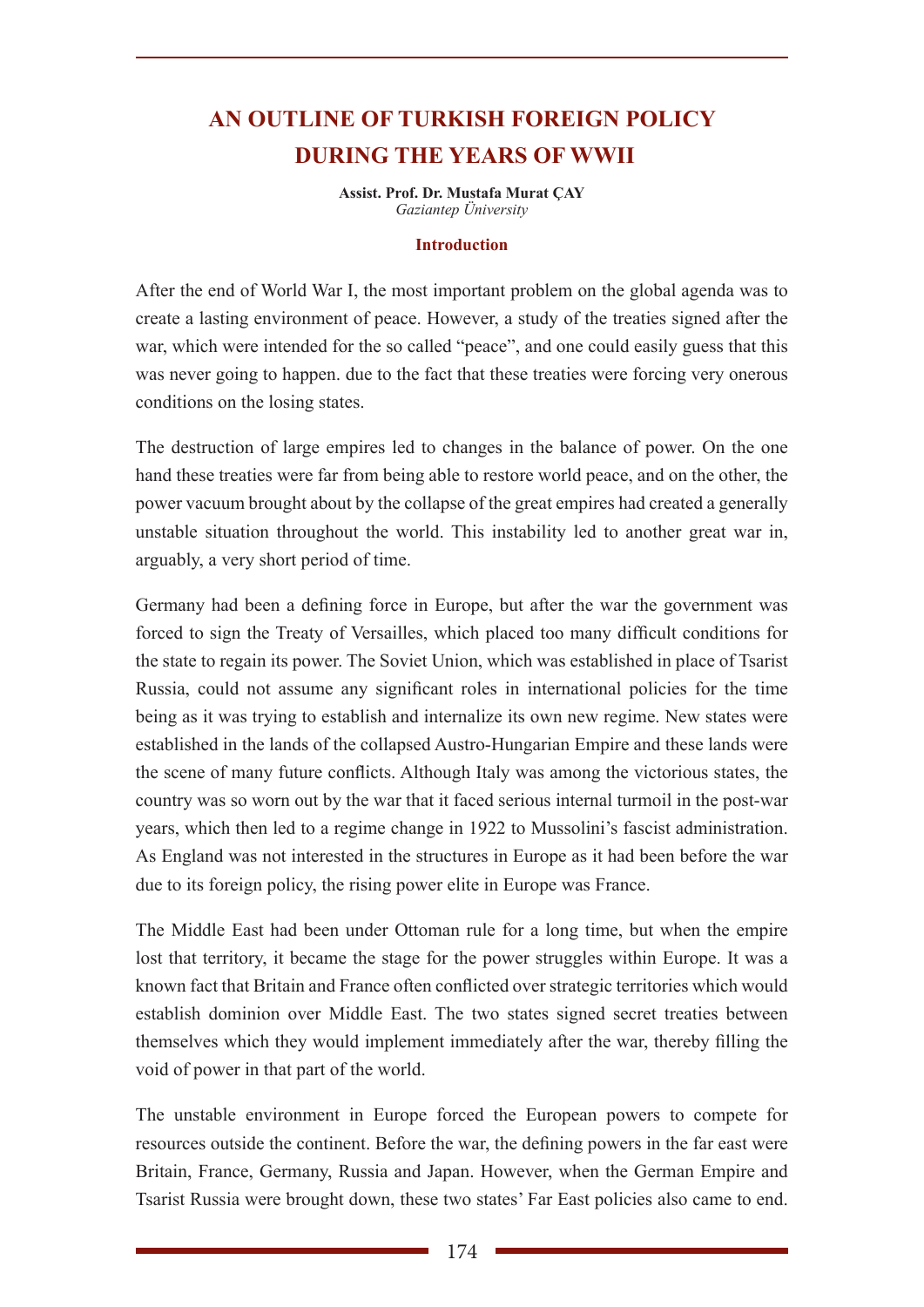Britain immediately focused its foreign policies on the Middle East and India, thereby pulling away from the Far East, albeit indirectly. France, out of concern for possible German strikes, focused on the security of its own territory. This only left Japan as the defining power in the Far East. Japan became stronger due to its advantageous position over China, which drew the attention of the US. Between the two wars, competition in the Far East was driven by the US and Japan. Turkish foreign policy during Atatürk's era was developed in this environment (Balcıoğlu, 2002). Atatürk's ideal was to bring Turkey in line with the West in terms of civilization. His vision was to create a modern Western society in Turkey so he directed the state's foreign policy in line with this (Duran, 2008: 47) and paid utmost attention to establishing good relations with the West. Atatürk believed that creating a Western structure in Turkey was necessary for security. In the same vein, Europe could only be on good terms with a Turkey which was similar to it in nature (Gönlübol ve Kürkçüoğlu, 2000: 24).

In Atatürk's era, Turkey's foreign policy focused on principles of maintaining good relations with neighboring states and establishing regional defense alliances. Atatürk always followed a proactive path in foreign politics. A reactive policy result in a state defining its policies according to those of its counterparts, which means that the counterpart always maintains the initiative. The Ottoman Empire was significantly damaged due to its reactive foreign policy, therefore Atatürk reacted to this by establishing a dynamic foreign policy for the new state. An example of this was Turkey's pioneering role in the signing of the Balkan Entente on 9 February 1934, as a consequence of its proactive policy against Italy's expansionist politics (Sandıklı, 2008: 105). In this way, it can be said that the ideas of İsmet İnönü in the second half of the 1930s were consistent with the foreign policy Turkey adopted during Atatürk's era. Turkey followed a Western-centric foreign policy in the times of both Atatürk and İsmet İnönü. In this sense, it is not really possible to draw clear lines between the sub-phases of Turkish foreign policy that was pursued during the era of single-party administration. Throughout this period there was a consistency and totality in the approach to foreign policy, rather than a differentiation (Koçak, 1992: 159).

After the death of Mustafa Kemal Atatürk, İsmet İnönü strove to direct Turkish foreign politics in accordance with the Treaty of Lausanne. Protecting the balance implemented by the Treaty of Lausanne was among the fundamental foreign policy objectives of Turkey (Gönlübol ve Kürkçüoğlu, 2000: 22). The "holiness of land" understanding brought about by the National Pact had resulted in a tendency for the administration to preserve the status quo. For this reason, Turkish foreign policy has always rejected developments in its region which could lead to changes to the status quo (Gözen, 2009: 48). The fundamental objective here is to preserve the status quo so as to maintain the order established by the Treaty of Lausanne. The Turkish Republic always strove to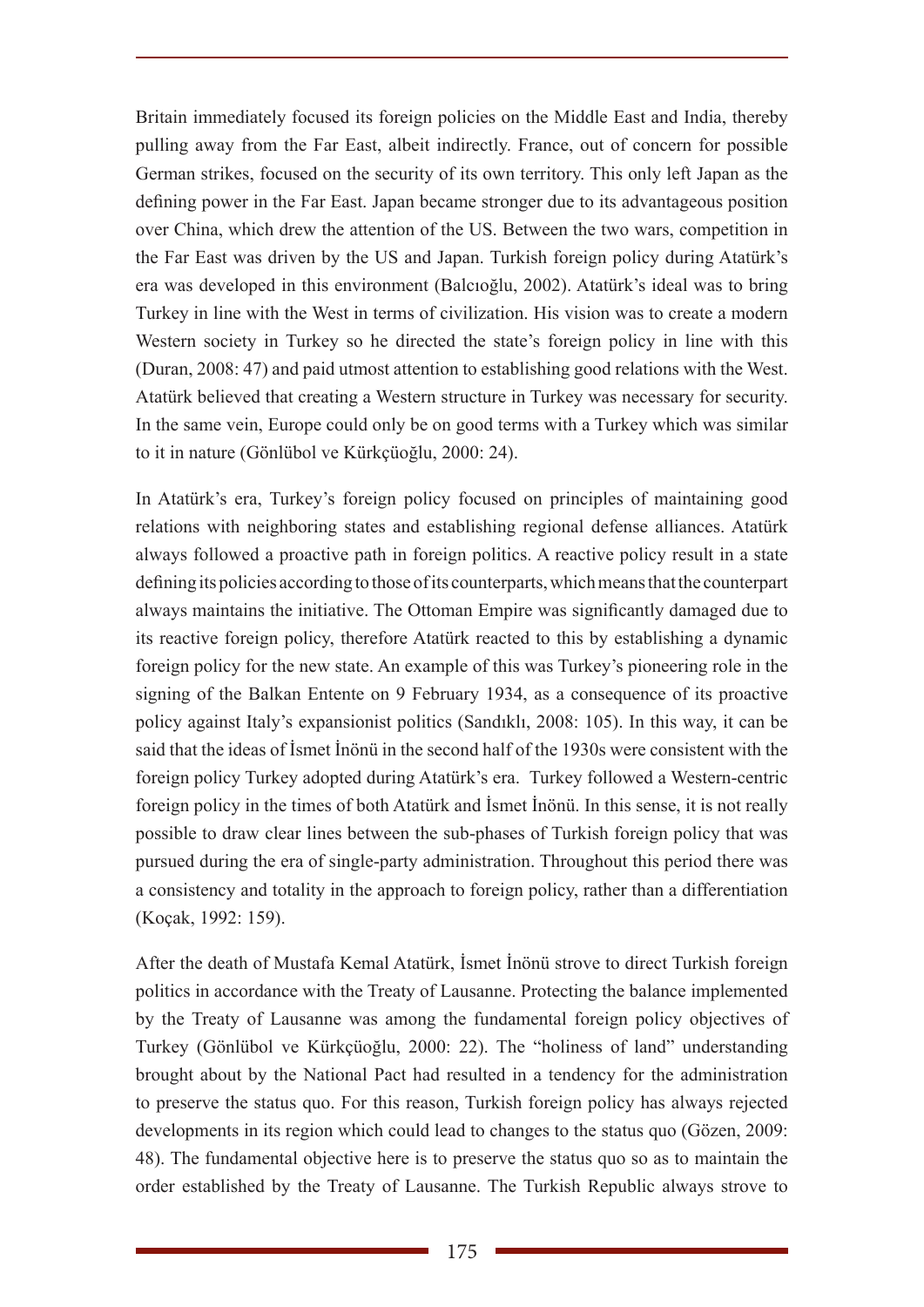contribute to the policies of countries which aimed to maintain the balance of power within Europe. However, when Italy and Germany, the two expansionist powers within Europe, made attempts which threatened the security of Turkey, Turkey was forced to follow a more dynamic policy in the international arena. Therefore, Turkish Foreign Policy actively developed bilateral relations with other states in order to prevent potential situations in the region which may have posed a threat to the survival of the country.

The foreign policies adopted by the Turkish Republic were centered around a neutral stance. However, European power groups generally attempted to draw Turkey into line with them due to the country's strategic location. Turkey's primary concern was its own safety, therefore the state chose to establish a variety of diplomatic relationships with each side. General foreign policy in İnönü's time was important since it represented one of the best examples of the concept of "balance policy". Turkey's balanced attributes set an example for a country, which was relatively small and underdeveloped in terms of its military, in dealing with international matters. It is also a striking example of how a small country could avoid being used as a pawn in international politics. (Hale, 2003: 74).

### **Outline of Turkish Foreign Policy at the Beginning of the War**

Although the general path of Turkish foreign policy in relation to the war emerged primarily as a neutral stance, there were also some rapprochements in diplomatic relations with some states. In diplomatic relations, however, Turkey sought to avoid arrangements that could directly involve the state in a possible war. Turkey tended to sign treaties that would secure the country's borders without the state becoming involved in the European power struggles.

Turkey's commitments, which the state undertook until 1 September 1939, the starting date of World War II, which could have affected its relations with the different sides in the war, were as follows (Aydın, 2002: 399-400):

- 1. The Kellogg–Briand Pact.
- 2. A neutrality and non-aggression commitment made under the Treaty of Amity and Neutrality (Non-Aggression) signed with the Soviet Union on 17 December 1925.
- 3. The commitment to not enter into a pact against each other within the framework of the Treaty of Friendship and Cooperation signed with Afghanistan on May 25, 1928.
- 4. A commitment to neutrality in accordance with the Neutrality, Reconciliation and Judicial Resolution Treaty signed with Italy on 30 May 1928.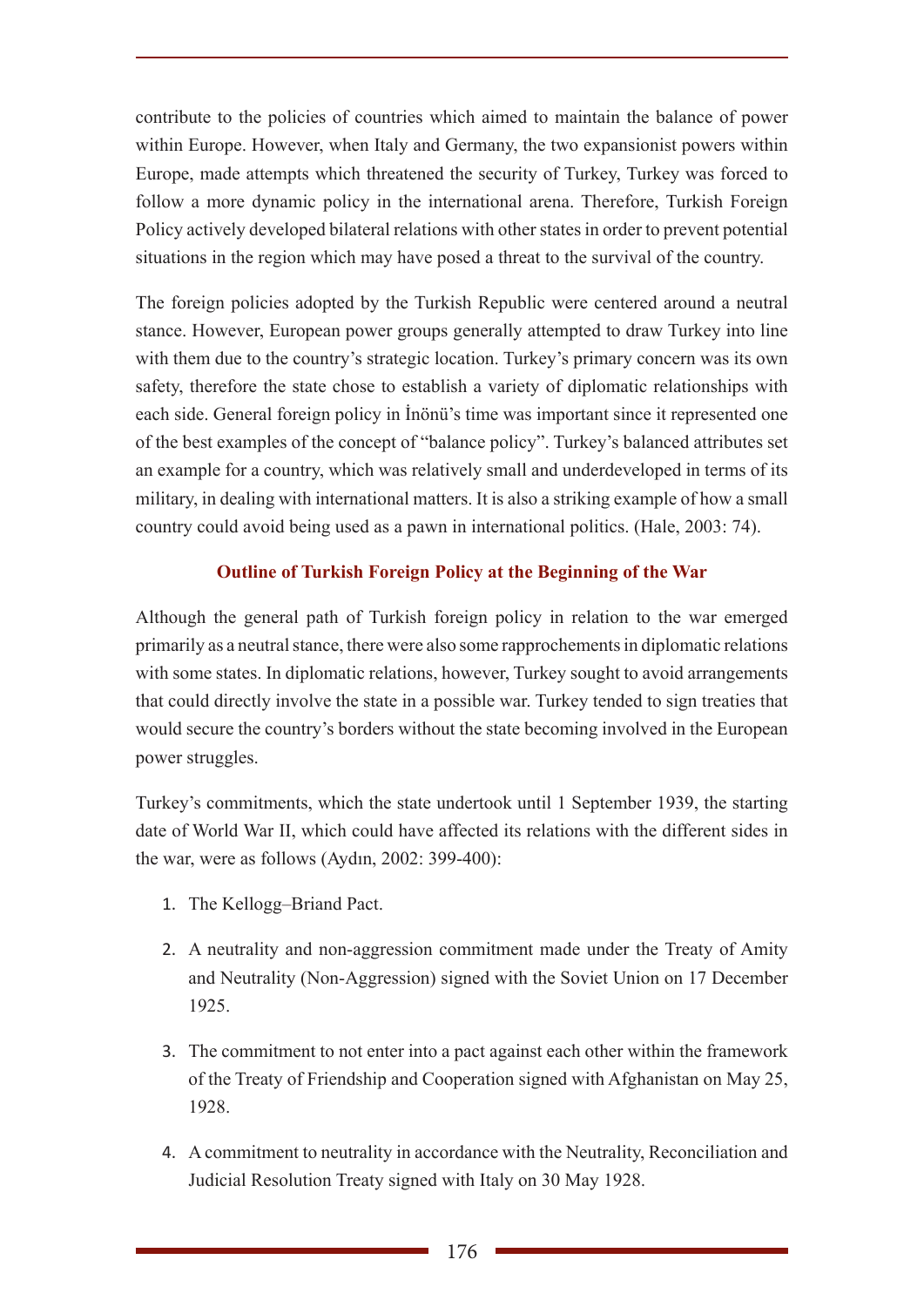- 5. In line with the protocol on extending the Treaty of Amity and Neutrality signed with the Soviet Union on 17 December 1925, *"... A commitment to refrain from entering into any negotiations aimed at making political agreements with neighboring states directly by land or sea without the knowledge and consent of the counterparty".*
- 6. A commitment to nonaggression and neutrality in accordance with the Treaty of Amity, Security, Neutrality and Economic Cooperation signed with Iran on 5 December 1932.
- 7. In accordance with the Balkan Pact dated 9 February 1934, a commitment to intervene if any member of the Pact is under attack by a country or a country cooperating with a Balkan country.
- 8. A commitment to refrain from intervening in internal affairs, to respect the immunity of borders, and to commit to nonaggression in accordance with the Sa'dabad Pact dated 8 July 1937.
- 9. In line with the declarations signed with Britain on 12 May 1939 and with France on 23 June 1939, a commitment to provide naval assistance in the event of any war in the Mediterranean, and a declaration of the intention to sign a treaty for the same purpose.

Certain developments in the Middle East forced the Turkish Republic to side with Britain and France in 1939. Nevertheless, this policy drew a harsh reaction from Germany and Italy. With foresight, the Turkish administration considered that by siding with Britain and France, the Soviet Union would follow. The Italian expansionist policy in the Middle East and the Balkans was a source of concern for Turkey. In 1936, Italy began militarizing the islands it had invaded in the Aegean Sea, which was a sign that Turkey was right to be concerned about their expansionism. At that time they were not the only country to be concerned about it. The British and French interests in the Mediterranean were also under threat from Italy. This prompted the declaration of the Anglo-Turkish Agreement on 12 May 1939. The reason being that common threats began to emerge as common interests (Çiftçi, 2010: 238). Being concerned about certain inclinations in Germany's foreign policy, Turkey took action regarding its straits which played a crucial role in its security. The Montreux Convention dated 20 July 1936 gave Turkey rule over its straits and the right to deploy military force to disarmed locations. Turkey's support for Britain was also helped by the Nyon and Geneva Conventions (Soysal, 1989: 520).

Turkish support for the Western states prompted Germany to adopt a harsher attitude towards Turkey. Five days before the publication of the Joint Declaration, on 7 May 1939, Germany halted the shipping of war munitions which had previously ordered from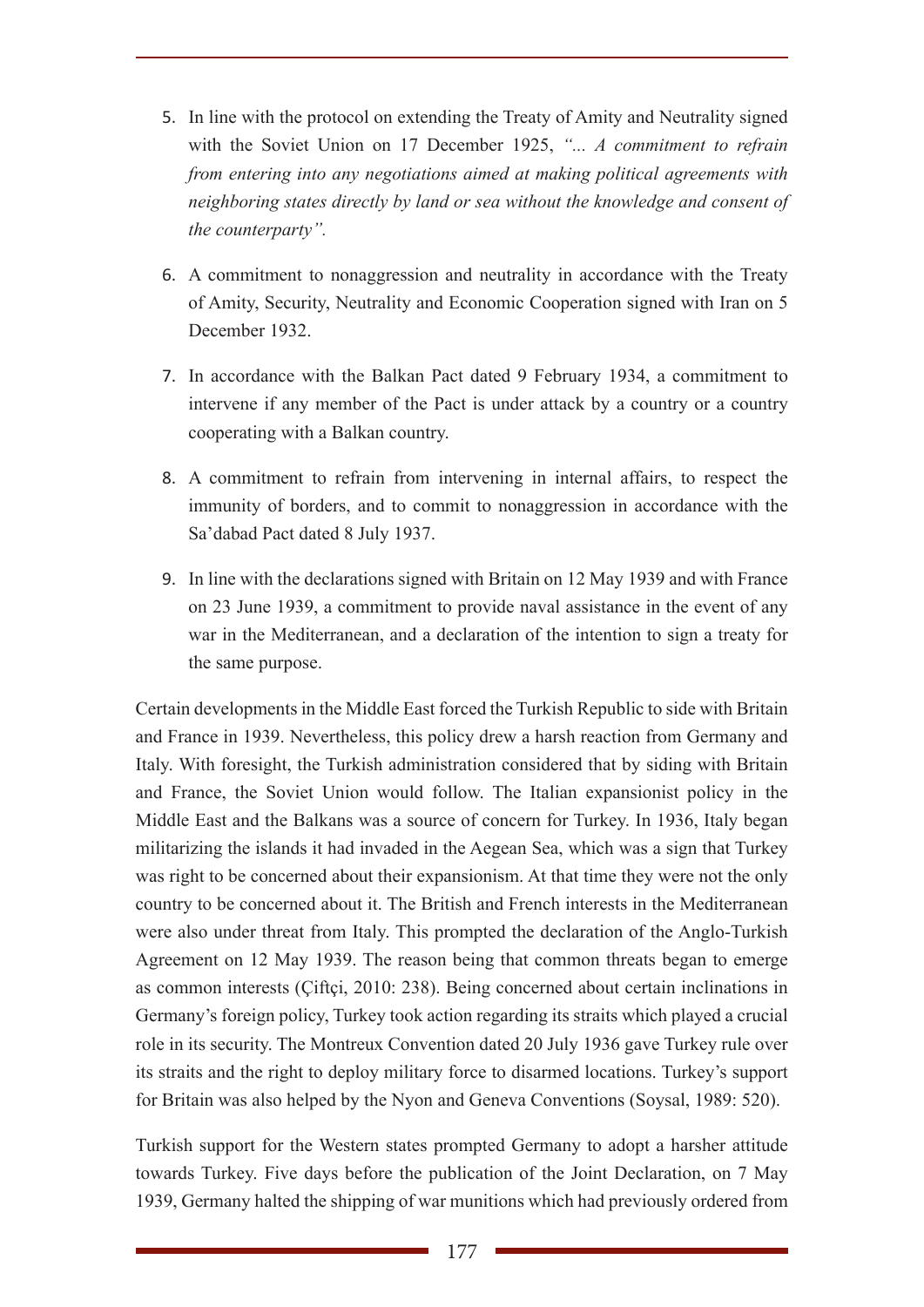them by Turkey. The *Batıray* submarine had also been ordered and had been built in the shipyards in Kiel but it was also not delivered to Turkey. The engines of two submarines which were built by the Germans in the Golden Horn were taken back to Germany when on their way to Istanbul. In addition, the deliveries of 29 cannons, 12 torpedoes and 68 war planes to Turkey were also cancelled (Uçarol, 2013: 880). In response Turkey played their chromium card; they reduced the amount of chromium that they had been exporting to Germany and also slowed down delivery (Koçak, 2013: 115). Germany thus threatened politically in the context of trade relations with Turkey. Then İsmet İnönü reminded the German Ambassador Von Papen, by way of historical reference, that Turkey had entered WWI in 1914 on the side of Germany because of two ships which had not been delivered by Britain, and also protested Germany's attitude by refusing to participate in a ceremony on 28 August 1939, in honor of the Golden Horn launching of the submarine Yıldıray built by Germany (Özgüldür, 1993: 115). Germany's negative attitudes towards Turkey, which began in May 1939, created very tense relations between Ankara and Berlin. On the other hand, the Soviet Union were in talks with Britain and France, which offered hope to Turkey, but the talks did not last long. On top of this, the signing of the German-Soviet Pact on 23 August 1939 created a further predicament for Turkey.

Turkey was quite aware that they could not singlehandedly cope with a potential Soviet threat. On the other hand, Britain attached importance to Turkey and through its statesmen, the government was demonstrating its willingness to support Turkey. The disclosure of tension in Turkish-German relations and the resultant Turkish-British rapprochement led the Soviets to enter into a treaty with Turkey. The fundamental reason behind this action was concern for a possible German attack. For this reason, the Soviets were inclined to side with Turkey against an alliance between Italy and Germany. The Soviet plan was to respond to a prospective German attack on British and Turkish lines, or to get on good terms with Germany to avoid their first attack (Bilge, 1992: 130). However, in a short time the Soviets came to an understanding with Germany in a treaty signed on 23 August 1939, rather than pursue an alliance with Britain and France, which also included Turkey.

Originally, Turkey intended to stay neutral and refrain from entering any alliances but Italy invaded Albania on 7 April 1939, and after that Turkey was looking to become part of an alliance. The first embodiment of this was the publishing of a Joint Declaration between Britain and Turkey on 12 May 1939. According to this, the two states would sign an alliance agreement which would guarantee each other's national security. The common security zones discussed here were the Mediterranean and the Balkans. In a sense, this tied Turkey to the "Peace Front". The Soviets had not reached an agreement with Hitler as yet and were also on good terms with Turkey, therefore they did not respond to the Turkish-English rapprochement. As soon as the French crisis in Hatay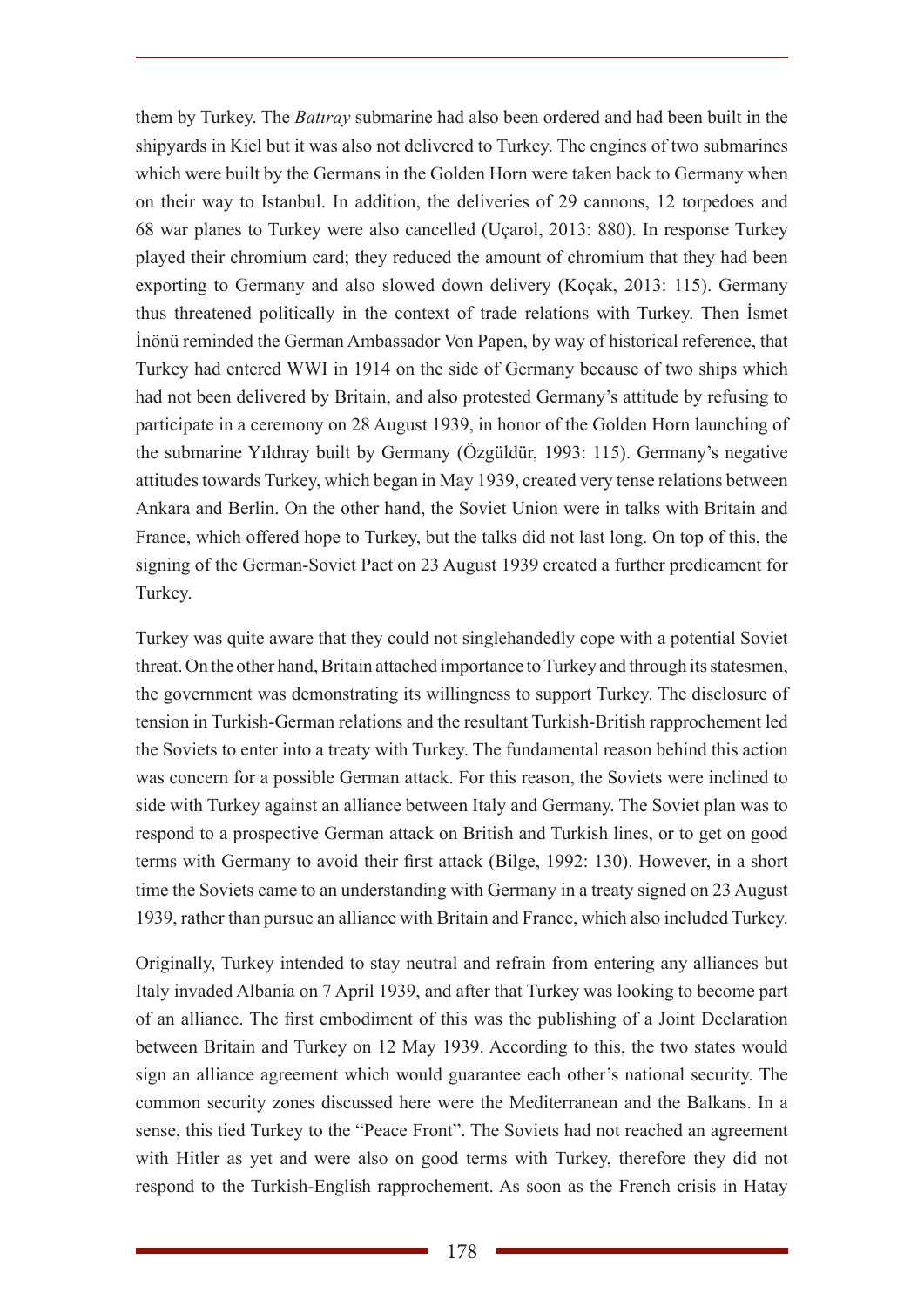was resolved, a declaration similar to the one entered into with Britain on 23 August 1939 was signed (Üçok, 1955: 357). However, in a very short time Turkey encountered a very disappointing development in which they were left with no options regarding the two other states. On 23 August 1939 Hitler and Stalin signed a nonaggression pact. Until this time, Turkey had hoped that the Soviets would join the Peace Front.

At this time Mussolini was on the same terms with Hitler and the three leaders presumed that Turkey, left in a conundrum against the German-Soviet Pact, would be forced to change its stance, which would then ruin the plans of Britain and France for the Eastern Mediterranean (Gönlübol ve Sar, 1987). Turkey was apparently being forced into a predicament. Left with the dilemma of either siding with its sizable neighbor, the Soviets, and leaving the Britain-France alliance, or staying neutral in order to maintain the Joint Declaration, Turkey realized that it had also a third option which was to maintain friendly relations with both sides. The third option was what Turkey would go with.

Even after five weeks from the start of the war, Turkey retained its hope that it could become a "bridge" between Britain and the Soviet Union. However, the Soviets intended to alienate Turkey from Britain. Within this environment which was very delicately balanced, an invitation was sent from the Soviet Union to a committee, comprising Foreign Minister Şükrü Saraçoğlu, Vice Secretary General Cevat Açıkalın and Political Affairs General Manager Feridun Cemal Erkin, to pay a visit to the Soviets on 22 September 1939. The committee arrived in Moscow on 25 September. The Soviets were aware of the issues being pushed by the Germans and in the talks, they set up their conditions which were very difficult for Turkey to accept. Their intention was to have a pact signed which would set up a joint defense in the Turkish straits, alter the Montreux Convention so that the straits would be closed to warships of states which had no coastlines to the Black Sea, and generally have Turkey separate from the Western countries (Bilge, 1992: 138-139). Şükrü Saraçoğlu stated that since the tripartite treaty had been initialed and the Treaty of the Straits was international in nature, it would not be possible for the states to simply alter this treaty (Erkin, 1968: 140). In 1936 a treaty similar to Stalin's proposal had been on the agenda between the Soviet Union and Turkey. At that time Turkey had made a similar proposal. These developments were an indication that the world order and international relations had changed fundamentally, and that Turkey and the Soviets had exchanged their roles (Deringil, 2003: 92). During the talks, the German Foreign Minister Von Ribbentrop came to Moscow, which led to a German influence in the Turkish-Soviet negotiations. The Soviets even went so far as to postpone their talks with Turkey to make room in the schedule for German-Turkish talks. The second Turkish-Soviet meeting was between Şükrü Saraçoğlu, Stalin and Molotov and the Soviets repeated their demands made at the first meeting. The Soviet protocol, prepared under German influence, showed almost no respect for the independence of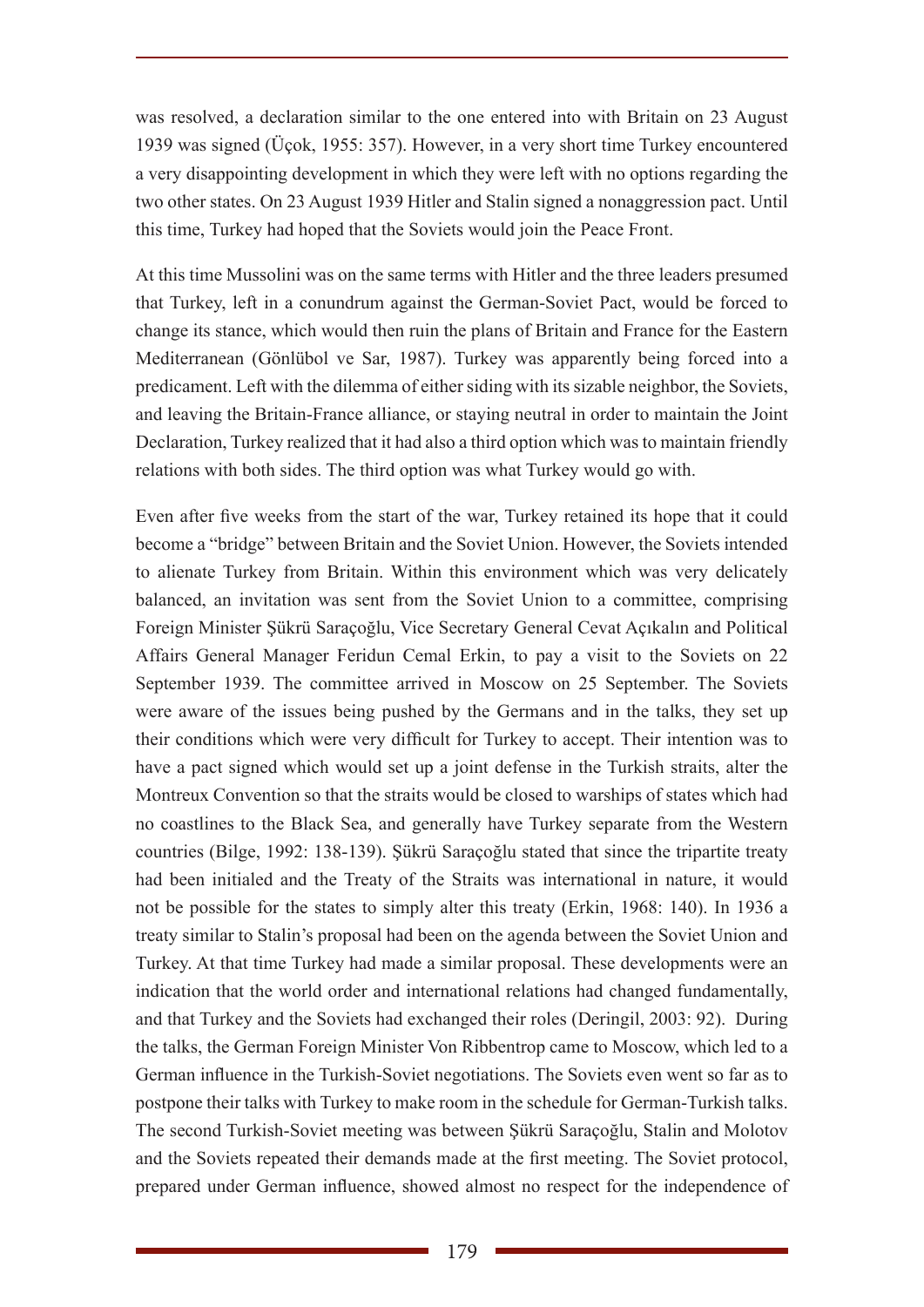Turkey. In their proposal, the Soviets demanded that they be given exclusive rights to cross the Turkish straits and administer the straits jointly with Turkey. As a result of the opening of the straits completely to Soviet warships, and the closure of the Black Sea thereby turning it into a closed inland sea, the balance that had previously existed in the straits was tilted in favor of the Soviets. In this sense, the Soviet demands effectively gave the Soviets a final say in all of Turkey's affairs (Uçarol, 2013: 884). In addition, the Soviets had requested that Turkey remain neutral in the event that the Soviets annexed Bessarabia and Dobruja in Bulgaria, which basically meant that Turkey should accept any Soviet expansionist movements into the Balkans. As could be understood from these Soviet requests, any Turkish defense would be subject to Soviet consent in the event of war, which ignored Turkey's right to its own security, and in particular to the principle of independence. Hence Saraçoğlu rejected the Soviet requests. Negotiations did not yield any results and ended on 16 October 1939, when Saraçoğlu left Moscow (Gürün, 1983: 72). The failure Saraçoğlu suffered in Moscow began a new era in Turkish foreign policy. Turkey had failed to bring its two powerful friends to an understanding. Consequently from that point on, Turkey had to regard the Soviet Union from a different perspective (Deringil, 2003: 94).

Concerned with its sour relations with the Soviet Union, which was made clearer by the abovementioned negotiations, Turkey was forced to adopt a new line of foreign policy which was focused on a Soviet threat, which then prompted Turkey to side with the Western governments. The Turkish administration therefore referred back to the negotiations which had previously been started with Britain and France, with the intention of concluding them as quickly as possible. As a result, the administration signed a Mutual Assistance Treaty with Britain and France on 19 October 1939. This alliance treaty acted as an indicator of the country's position in the war. The 13th Council of Ministers (9 July 1942 - 8 March 1943), presided over by Şükrü Saraçoğlu, expressed the following regarding foreign policy within the government program: *"Turkey, which accepts no foreign power as its guide, sought to stay outside the war, which was made possible through a conscious and constructive neutrality"* (Ateş, 2008: 58). The principles mutually agreed to in this treaty were:

- 1. In the event of an attack against Turkey by a European country, Britain and France would provide every assistance needed to Turkey for defense.
- 2. In the event that Britain and France are attacked in the Mediterranean, Turkey would provide every assistance reasonably possible to both countries.
- 3. Due to the warranties given by Britain and France to Greece and Romania, Turkey would provide assistance to Britain and France should they enter the war against a third country.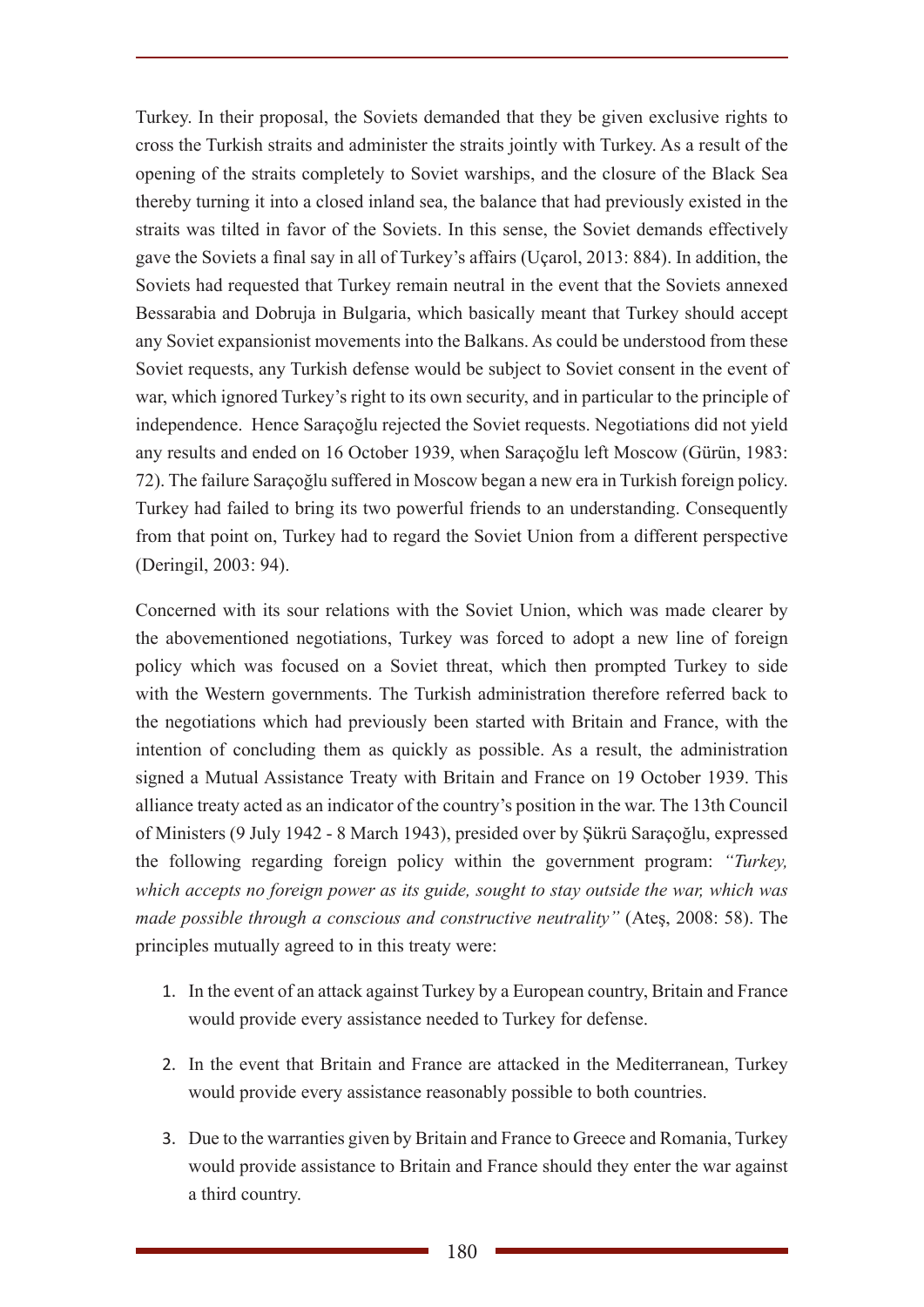- 4. Apart from the cases mentioned above, in the event that Britain and France enter the war due to an attack by a European country, Turkey would stay neutral in response to any developments regarding these two countries.
- 5. In the event that the parties enter the war due to the enforcement of this treaty, a mutual decision would be made regarding an armistice or peace.

The term of the treaty was to be 15 years. However, if, during the six months prior the end of this term, none of the parties announce their wish to terminate the treaty, then the term of the treaty would automatically extend for another five years. According to an additional protocol included in the agreement, it was multilaterally accepted that the warranties that Turkey was committing to, by way of the agreement, would never result in circumstances in which Turkey would be prompted to enter into armed conflict with the Soviet Union. According to this agreement, Turkey was completely severing its ties with the Soviet Union and at the same time taking precautions that would prevent it from entering into any war or conflict with the Soviet Union (Üçok, 1955: 358). These developments also led to changes in Turkey's foreign policy, which had been established based on positive relations with its neighbors. Here, of course, the approach of the Soviets had been effective. When Turkey established their alliance with Britain and France, the Soviets reacted by halting their oil shipments to Turkey (Koçak, 2013: 95).

## **Turkey Faced with the Predicament of War and Pursuing a New Balance in Foreign Policy**

By establishing an alliance with Britain and France, Turkey guaranteed its security against possible Italian and German attacks as well as the Soviet threat, thereby creating a balance in foreign policy. When France lost to Germany in the summer of 1940, they also lost the status of being an ally to which Turkey would provide support. This development created a void in Turkey's foreign policy. When the war broke out, Turkey began facing threats from various directions, particularly from the Balkans.

After a short time, Turkey took steps to reenact the Balkan Entente due to the threat developing in the Balkans, because Germany and the Soviet Union had already shared Poland's territory between them. Despite all its efforts, Turkey was left isolated because the Balkan countries all refrained from confronting Germany (Gönlübol ve Sar, 1987: 145).

Germany's attack on Poland did not force Turkey to enter the war, but Italy's entrance into the war brought Turkey virtually face to face with the conflict. The reason for this was that when Italy entered the war it extended the conflict into the Mediterranean. On 13 June, the British and French ambassadors sent requests, via Şükrü Saraçoğlu, for Turkey to enter the war in accordance with their alliance treaty. This was a natural request,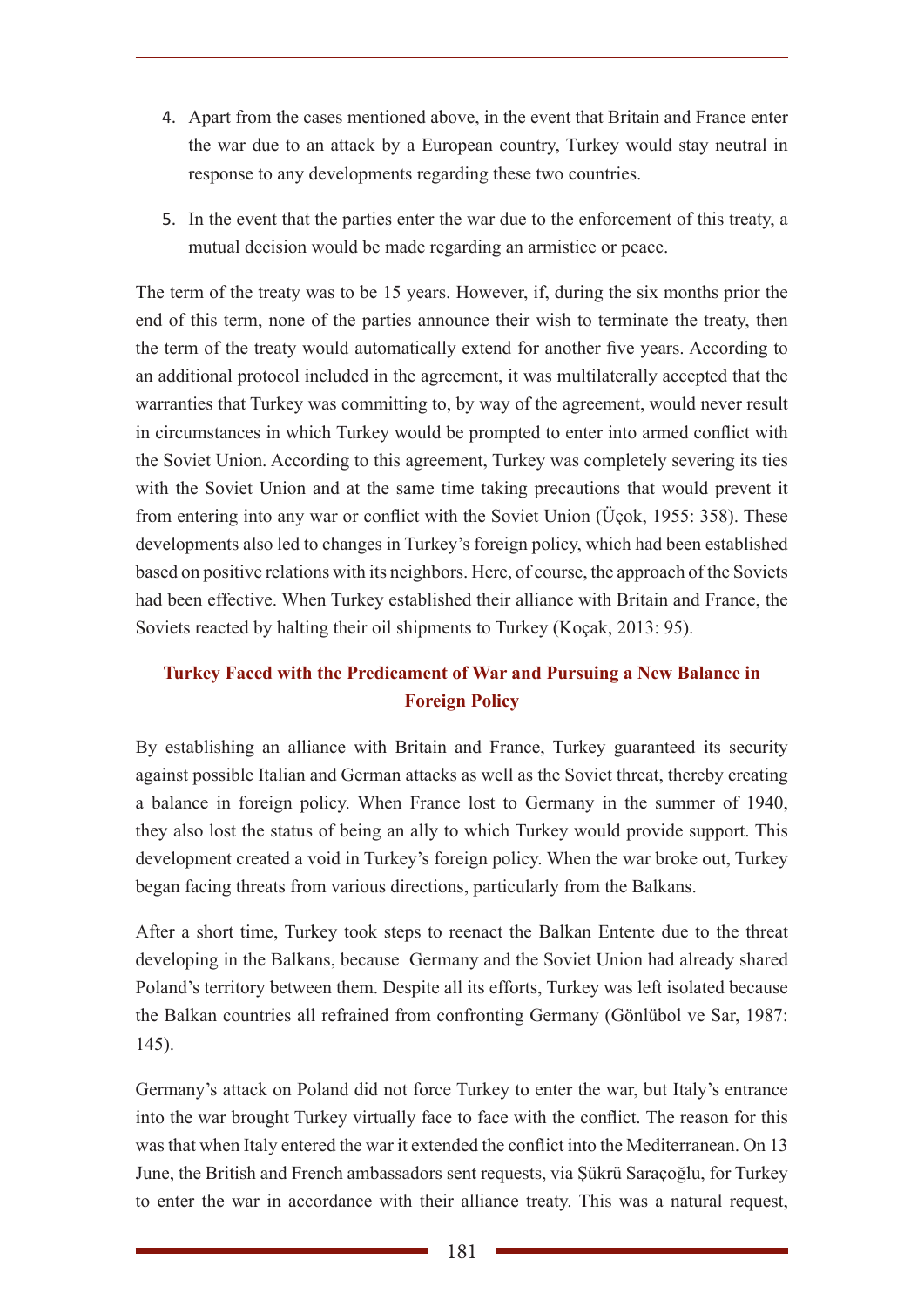since Turkey had already accepted this obligation pursuant to the treaty. However, on 22 June France signed the armistice with Germany. Meanwhile, Turkey never received the armaments that they had been promised. If Turkey entered the war and the front was extended to the Middle East, this would place Britain in a difficult predicament. Britain would then not be able to provide any assistance to Turkey. Considering the status of both Britain and France and the reaction of the Soviet Union, Turkey determined to stay out of the war.

On 28 October 1940 when Italy attacked Greece, this became a matter of concern for Turkey as this development demanded that the 3rd Article in the Turkish-British-French alliance be put to effect. The articles of the Balkan Entente only guaranteed the borders between the Balkan countries, therefore Turkey was under no obligation to assist Greece. However, Britain demanded that Turkey enter the war as soon as possible. At this time Turkey, facing the German threat, was prevented from entering the war. On the other hand, Turkey informed Bulgaria that in the event that they attacked Greece, then Turkey would assist Greece against them. Consequently Turkey effectively took Bulgaria out of the war, and Greece was then able to withdraw its military forces from its Bulgarian border and use them to fight against Italy, which meant that Turkey had indirectly helped Greece (Armaoğlu, 1994: 408).

The issue of the division of the world into zones of influence was discussed between the Axis Powers and the Soviets in November 1940. Turkey was used as a tool for negotiation in these talks. According to the Soviet Foreign Minister, Molotov, Russia had to have bases in the Turkish straits (Erkin, 1968: 167). Molotov also pressed to influence Turkey into separating from the British alliance and joining the Axis Countries. Despite Britain being left isolated when France pulled out of the war and the Balkan countries coming under imminent danger, Turkey stayed loyal to the British alliance. Turkey's stance and the declarations of President İsmet İnönü were warmly welcomed by Winston Churchill.

The Germans' attempt to invade Bulgaria through Romania in January 1941 was a source of concern for Britain in regard to both Greece and Turkey. If the Balkan countries fell, Turkey would then be faced with threats both from the North and the West, so it would be extremely difficult to cope with the German pressure. Therefore Britain was intending to stop the German advances in the Middle East and, for this purpose, they attempted to mobilize the Balkan countries against Germany. On 31 January 1941 Winston Churchill sent a letter to İsmet İnönü, which set out the possible outcomes if Germany were to succeed in its invasion of Bulgaria and requested that Turkey enter the war to prevent this. The German plans to invade the Balkan countries also concerned the US. Then President Roosevelt sent Colonel William Donovan to the region. Donovan arrived in Turkey on 1 February 1941 and asserted that the US would prevent the Axis Countries from winning the war by themselves entering into the war (Gönlübol ve Sar, 1987: 153).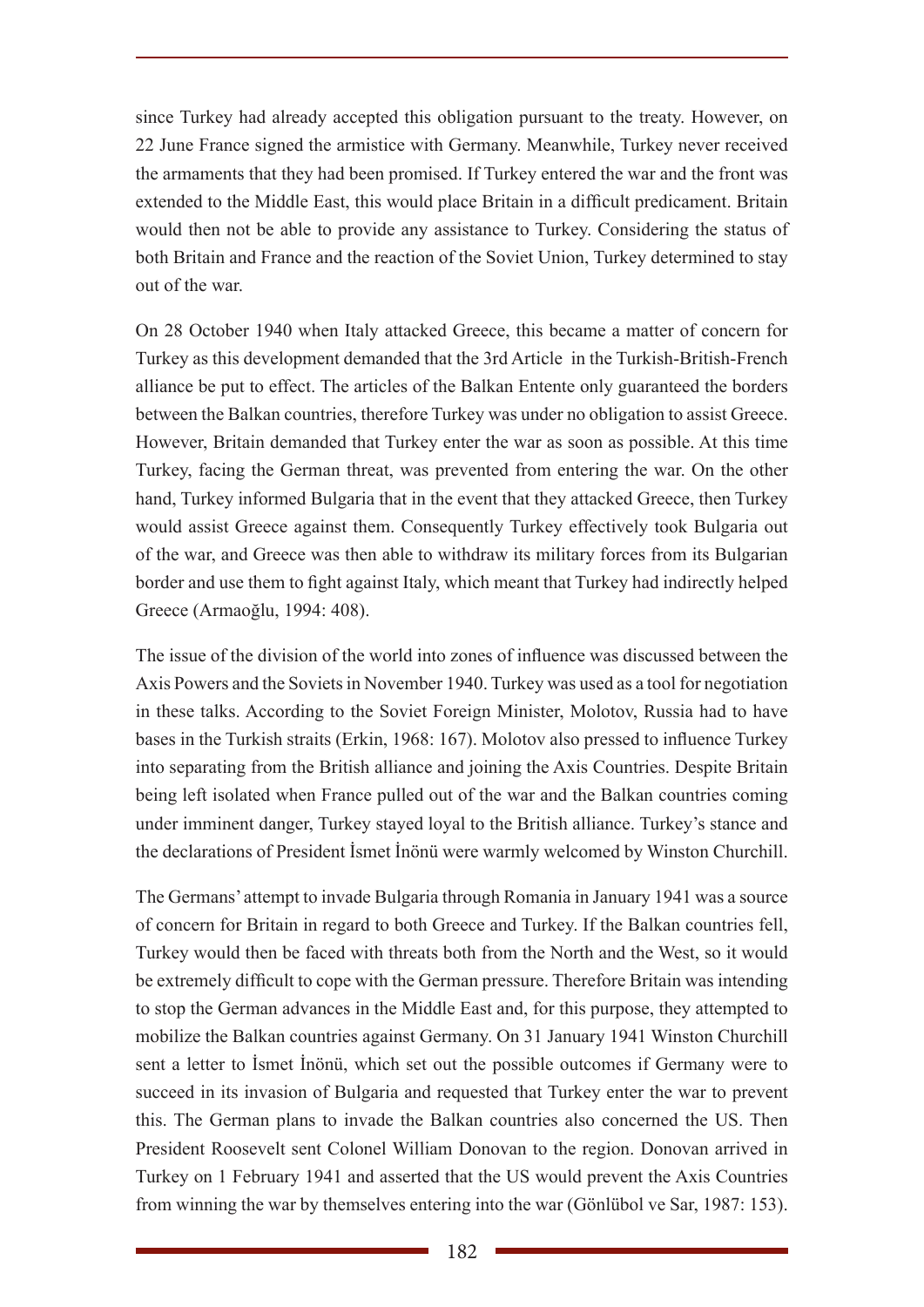When the British and American attempts failed to prevent the German advances, Turkey took the precaution of mobilizing its military forces in the Thrace region. This gave Bulgaria cause for concern. Afterwards, at the Bulgarian government's instigation, a joint statement was published in Ankara on 17 February 1941. This joint statement was an assurance for Bulgaria. On the other hand, Turkey was relieved since this declaration would prevent Bulgaria from aiding a possible German attack on Turkey. In his message to İsmet İnönü on 4 March 1941, Hitler stated that Germany had to intention of attacking Turkey (Soysal, 1989: 631). In his message, Hitler stated *"I commanded the troop commanders to refrain from closing in on the Turkish borders unless they were forced to by way of precautions that the Turkish state takes"*. However the Turkish decision makers believed that they could only secure themselves by their own measures, hence they did not trust any external assurances (Çiftçi, 2010: 243).

Britain was not content with the situation in the Balkan region and the fact that the progression of events was working against them, and therefore they attempted to reenact the Balkan Entente. For this purpose they sent their Foreign Minister Anthony Eden to Ankara on 26 February. Eden had a meeting with Saraçoğlu in Cyprus and following this meeting, a proposal was made to Yugoslavia to establish a united Balkan front. This received to response. This meant that Britain did not succeed in establishing a Balkan Block against the threat of the Germans moving in on the Balkans. This was due to the fact that Yugoslavia was avoiding a provocation to Germany (Armaoğlu, 1994: 409). An agreement signed on 25 March 1941 in Vienna added Yugoslavia to the Axis Countries. However, just two days after this agreement an insurrection broke out in Yugoslavia, which put the government established by Simovic, which did not recognize the agreement made with the Axis Countries, in charge of the state. This prompted Germany to declare war on Yugoslavia, shortly after which they invaded the country and then went on to invade Greece.

The situation was becoming riskier for Turkey. As with the Polish situation, it was thought that Germany, which had placed Turkey in a very dangerous situation, and the Soviet Union, would crush Turkey. The Soviet Union, on the other hand, was concerned that the Germans might also take control of the Turkish straits after taking control of the Balkans, so they sent a message that they would remain neutral in the event of a German attack on Turkey. This prompted a Turkish-Soviet Declaration in Moscow and Ankara on 25 March 1941 (Soysal, 1989: 634-636).

The war in the Balkans was progressing in favor of the Axis Countries. Yugoslavia was beaten and Greece surrendered. In another part of the world, Iraq had suffered a coup led by Rashid Ali-al-Geylani on 5 April, after which a pro-German government was put in charge. Even though it was known by then that the Germans would aid Rashid Ali-al-Geylani, they had not foreseen that he would come to power, nor were they ready to aid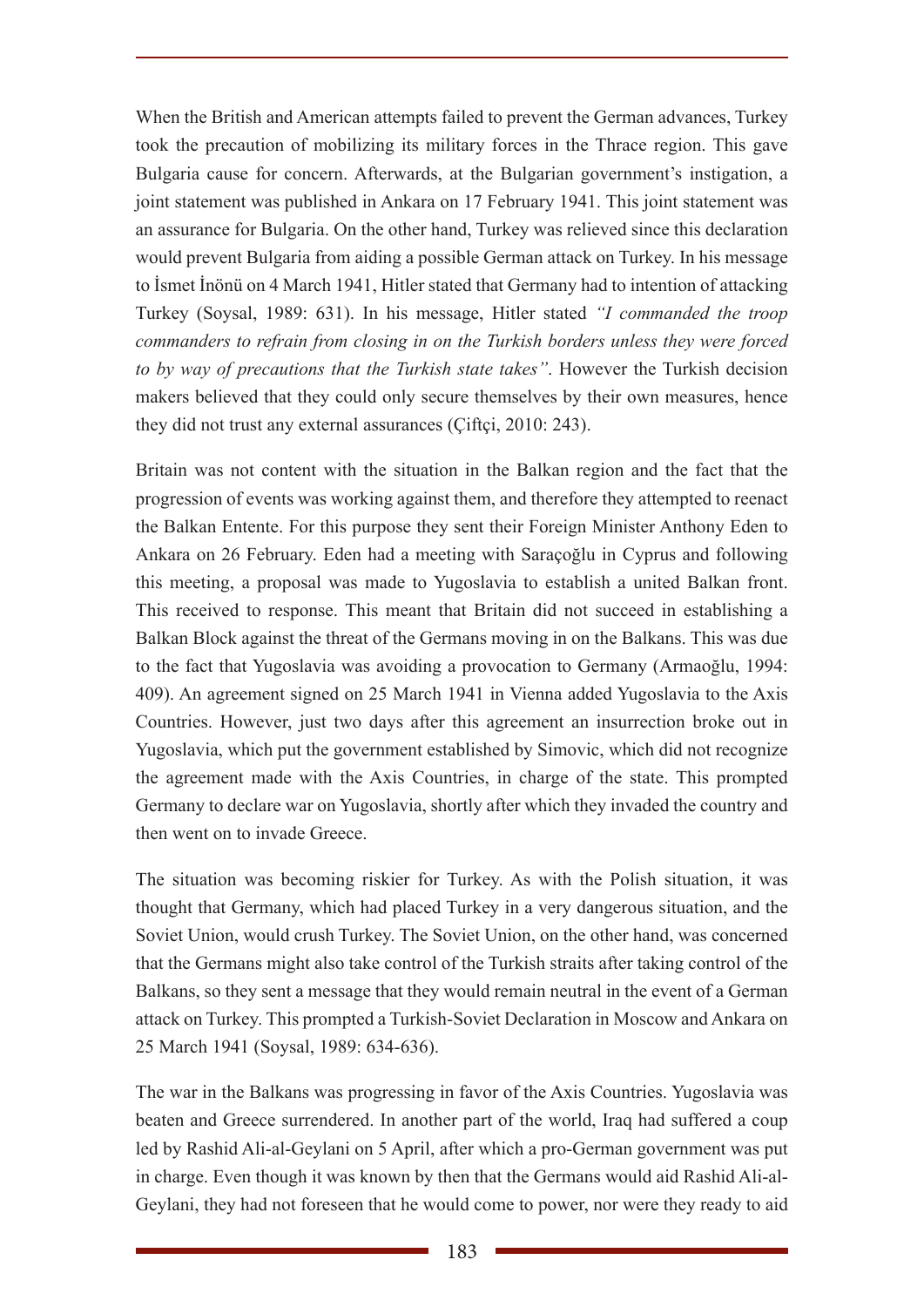him. At this stage, Hitler had no plans to oust the British from the Middle East. Rather he was interested in the Balkans and was preparing for Operation Barbarossa (Hale, 2003: 82). The new Iraqi government needed German support before anything, in order to stand firm against Britain. But this assistance could only come through Turkish territory. Germany put pressure on Turkey to use Turkish land as a transit for their military cargo in order to both provide aid to the new government in Iraq and to seize the bases that the Vichy administration had left for them in Syria. In the process, when Germany seized Crete and Aegean islands, Turkey stood against the German pressure and rejected offers to be granted territory from Western Thrace and the Aegean Islands. Despite pressure from Germany, Turkey stayed out of the war, and in addition, prevented any bellicose states from exploiting its territory. This in turn prevented Germany from extending its operations into Syria and Iran for the primary objective of capturing the Persian Gulf in order to unite with the forces of Japan in the Indian Ocean (Gönlübol ve Sar, 1987: 156).

The developments in Iraq also delayed the execution of Hitler's plans for the Soviet Union. Consequently Germany signed the Turkish-German Nonaggression Pact on 18 June 1941 in Ankara. While Turkey was expected to adhere to their British alliance, the fact that they tried to reach agreement with the Germans can be subject to criticism. However, considering the strategic situation of the time, it is obvious that they took the most secure path. (Hale, 2003: 86) According to this pact, which consisted of three articles and extended for a term of ten years:

- 1. The Turkish Republic and the German Reich would mutually respect the immunity and integrity of their respective territories and refrain from any direct or indirect aggression against each other.
- 2. In relation to all issues which are in the common interest of the Turkish Republic and the German Reich, the parties would henceforth hold friendly talks in order to come to a mutual understanding and resolution (Soysal, 1989: 639).

This result was the fruit of rather resilient Turkish policies. Germany secured its geographical right wing with this pact, and then as their next logical step, they attacked the Soviet Union on 22 June. Due to this pact the US reacted against Turkey, since they were on the side of Britain, and halted the "Loan-Hire" assistance they had been providing to Turkey. In response, Britain transferred part of the aid it had been receiving from the US to Turkey (Armaoğlu, 1994: 410).

These developments, which occurred within a short time, also provided relief for Turkey because, when Germany attacked the Soviet border on 22 June, Turkey declared neutrality towards both states. In actuality, Turkey did not want to face either a German or a Soviet threat. As the Italian Ambassador De Poppo said *"The Turks' ideal outcome was that the last German soldier would fall upon the last Russian corpse"* (Hale, 2003: 86). During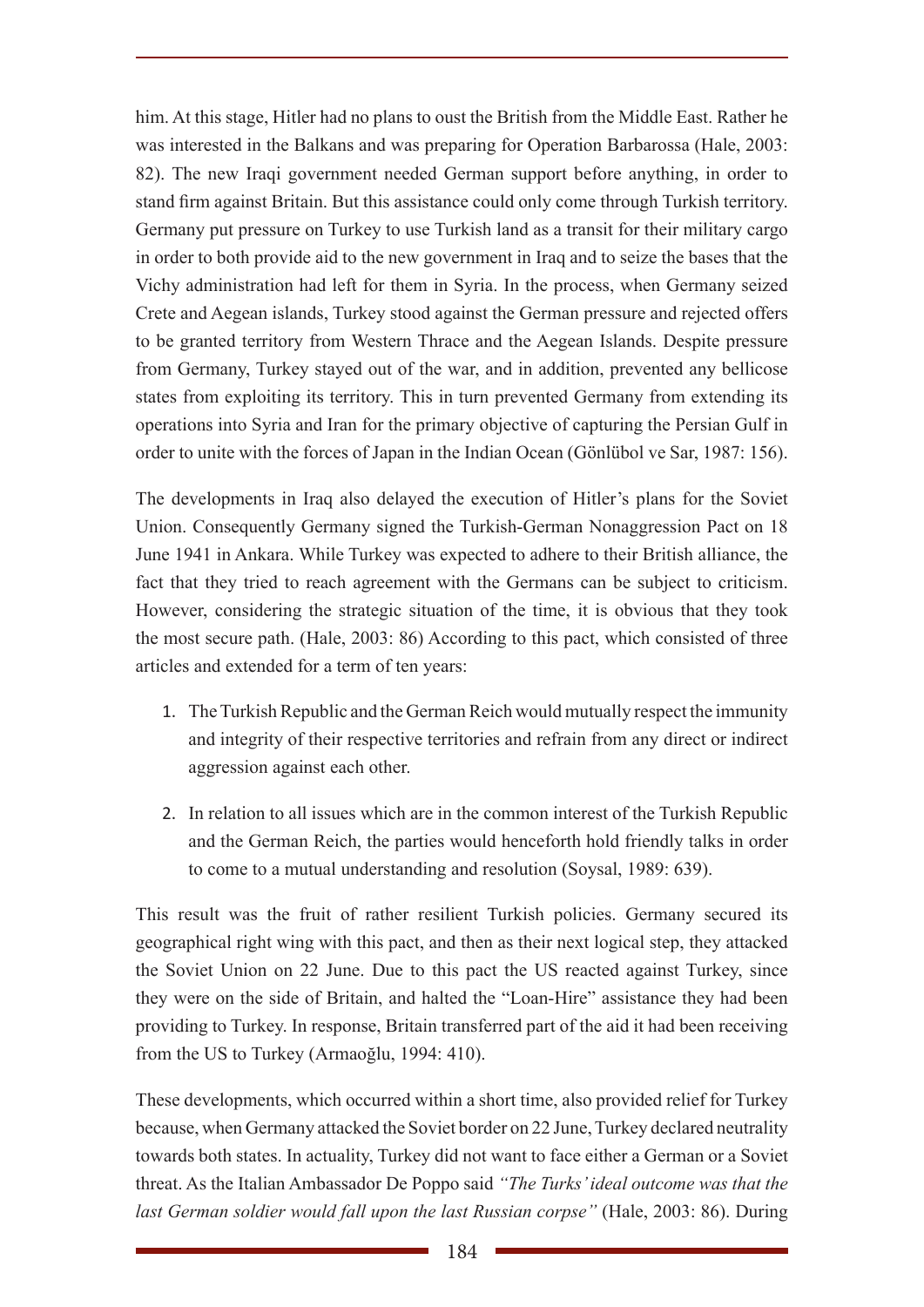this process, Turkish chrome had been a significant matter of competition. Germany sent committees to Turkey for negotiations regarding chrome, which concerned Britain as Britain was buying all the chrome that Turkey could export. On 9 October 1941, a commercial treaty was signed between Turkey and Germany, under which Germany guaranteed to buy 45,000 tons of chrome, 12,000 tons of copper, 7,000 tons of cotton and 8,000 tons of olive oil in 1943 and 1944 from Turkey (Koçak, 2013: 443). The US reacted strongly to this treaty, even though it was, at this time, more anti-war than Britain. However, the US Ambassador to Ankara, Mc Murray, intervened to avoid a greater problem. To the US, Turkey was an ally of Britain. Therefore the US continued aiding Turkey through Britain (Arcayürek, 1987: 146). Towards the end of 1941, Turkey received a certain amount of American aid. In addition, Turkey sent a list to the Washington Government on 16 December 1941, which contained details of the country's most urgent needs for its air defense (Arcayürek, 1987: 152-153). So as a general conclusion, Turkey managed to use the Axis Countries and Allies as leverage against one another for commercial purposes, just as it did for political purposes (Weisband, 1974: 113).

When the US entered the war on 7 December 1941, some reservations were resolved but Turkey spent 1942 under pressure from both the Axis and Allied countries, which made its policy of neutrality increasingly difficult to pursue. The Axis Countries' attack on the Caucasus in the north and on Suez in the south directly involved Turkey in the process. Meanwhile, Germany was still hopeful that Turkey would join the war against the Soviet Union. But Turkey did not comply, even though they were offered the Aegean Islands by the Axis Countries. They were merely spectators to the Soviet-German war and the developments in Africa, and it was wrong to obtain a benefit from Britain's affairs in the North African wars and the Soviets' losses against the Germans. As far as territorial promises were concerned, certain very interesting details arose from the Saraçoğlu-Von Papen meeting. In a report dated 27 August 1942, Von Papen quoted Saraçoğlu's opinion concerning Soviet expansionism and therefore the Russian Turks. As a Turk, Saraçoğlu would have very much liked Russia to be destroyed. On the other hand, as the prime minister of the country, he knew that the state must act neutrally for the sake of its future (Alman Dışişleri Dairesi Belgeleri -Türkiye'de Alman Politikası (1941-1943), 1977: 68- 71).

The losses of the Axis Countries in El-Alamein in 1942 and in Stalingrad in November 1942 greatly relieved the German pressure on Turkey, but there was then an emerging Soviet threat. In a very short time, the Soviet Union reassumed its hostile attitude against Turkey with the Soviet press directing very harsh criticism at Turkey, and relations between the two countries became more tense. Another development which also contributed to these tense relations was the assassination attempt on the German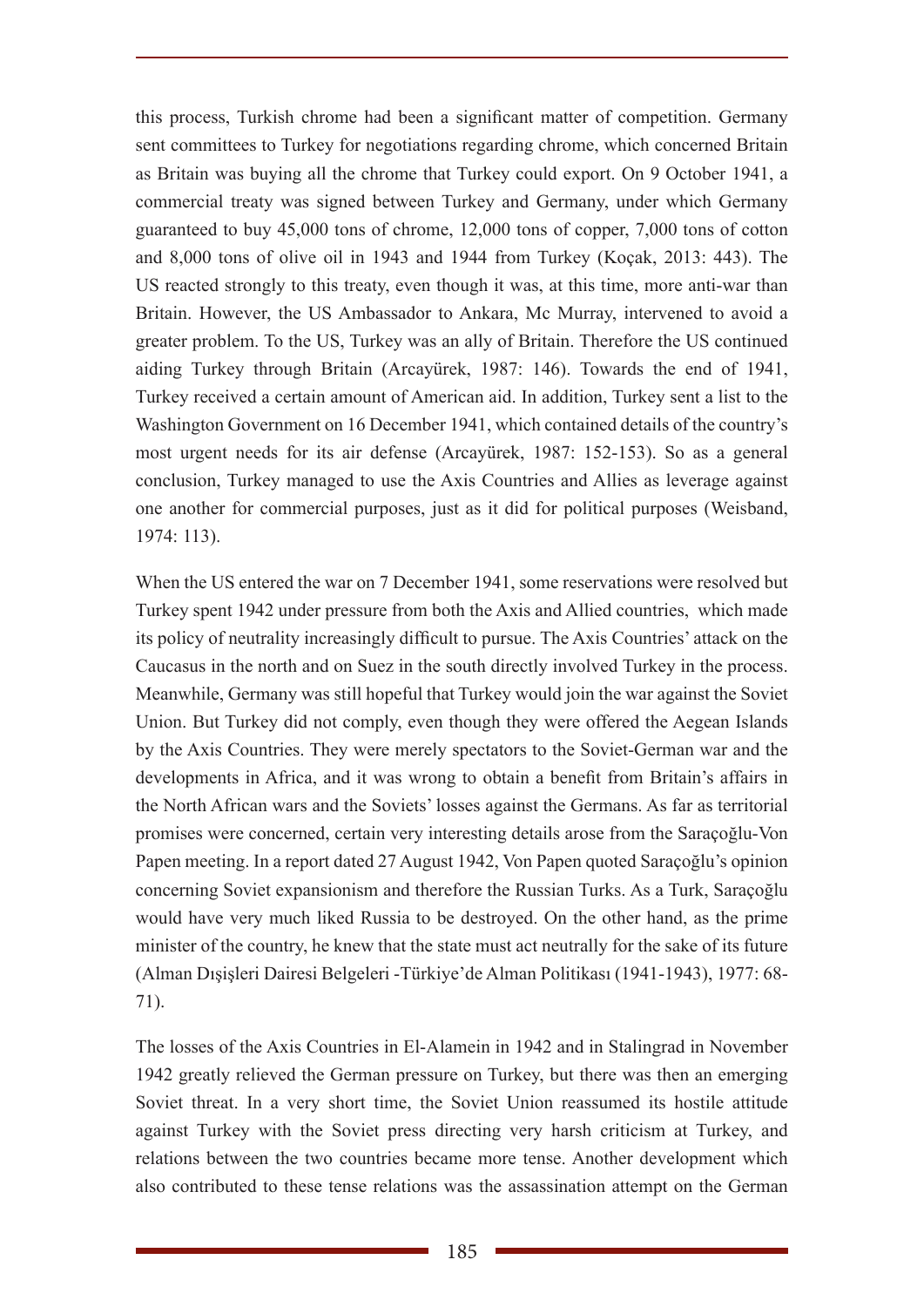Ambassador to Turkey, Von Papen, by Soviet agents. Despite all attempts by the Soviet Union, the Turkish justice system convicted two Soviet agents. These results led the Soviets to further increase their pressure on Turkey.

The allied countries did not cease their attempts to urge Turkey to enter the war. It can be seen that, at all conferences held throughout the war in which Turkey participated, Turkey had been encouraged to enter the war. Before setting out for Adana, Churchill told the US Foreign Minister, Hopkins, in Casablanca: *"I'll tell [*İsmet*]* İnönü *that if they stay out of the war, then I will not be able to control the Russians after the war regarding the straits issue. They wouldn't stand for this"* (Deringil, 2003: 189). As a result, at the Casablanca Conference it was decided that a Balkan front would be opened with Turkey's participation. On 30-31 January 1943, during talks with İnönü and Saraçoğlu, Churchill communicated the allied states' requests on the Presidential Train at Yenice Station in Adana to the Turkish committee. The allied states requested that Turkey enter the war by the end of 1943 at the latest. The Turkish committee responded to Churchill, stating that they could not be sure of the Soviet Union, that the Soviets would be in a position to gain control over Europe now that the Germans had been defeated in Russia, and demanded that Turkey be effectively guaranteed of security, and its military be compensated for its shortcomings in terms of armaments. Despite pressure from Britain, who were very determined to get Turkey involved in the war, Turkey stood firm to maintain its neutral position. The fundamental reason for this was that Turkey did not trust the allied states either. According to Turkey, the actual issue in this process was the imminent loss of any balance once the Soviets had settled in Europe. On 19 June 1943, a written communication sent to Von Papen in London by Menemencioğlu is reported to state: *"We do not wish that Germany be destroyed. We can not contribute to this destruction. Preserving Germany's existence is important for the European continent"* (Deringil, 2003: 189).

The Axis Countries were suffering loss after loss on their fronts and this gradually increased the pressure on Turkey. On 17 August 1943, Roosevelt and Churchill discussed Turkey at the Quebec Conference. They decided that they would request that Turkish airports necessary for a second Balkan front be allocated for Allied use. At the Moscow Conference for foreign ministers held between 19-30 October 1943, the Soviet administration insisted that Turkey join in the war. According to the Soviets, Turkey's neutrality served Germany more than it did the allied states (Armaoğlu, 1994: 412). Immediately prior to the conference at the beginning of September, an article, which had previously been published elsewhere, was published again in Izvestia (a Soviet newspaper). The article stated *"Turkey's neutrality is becoming more and more beneficial and indispensable for the Germans. Due to Turkey securing the Balkan wing of the German armies, it has made it possible for Germans to hold that territory with*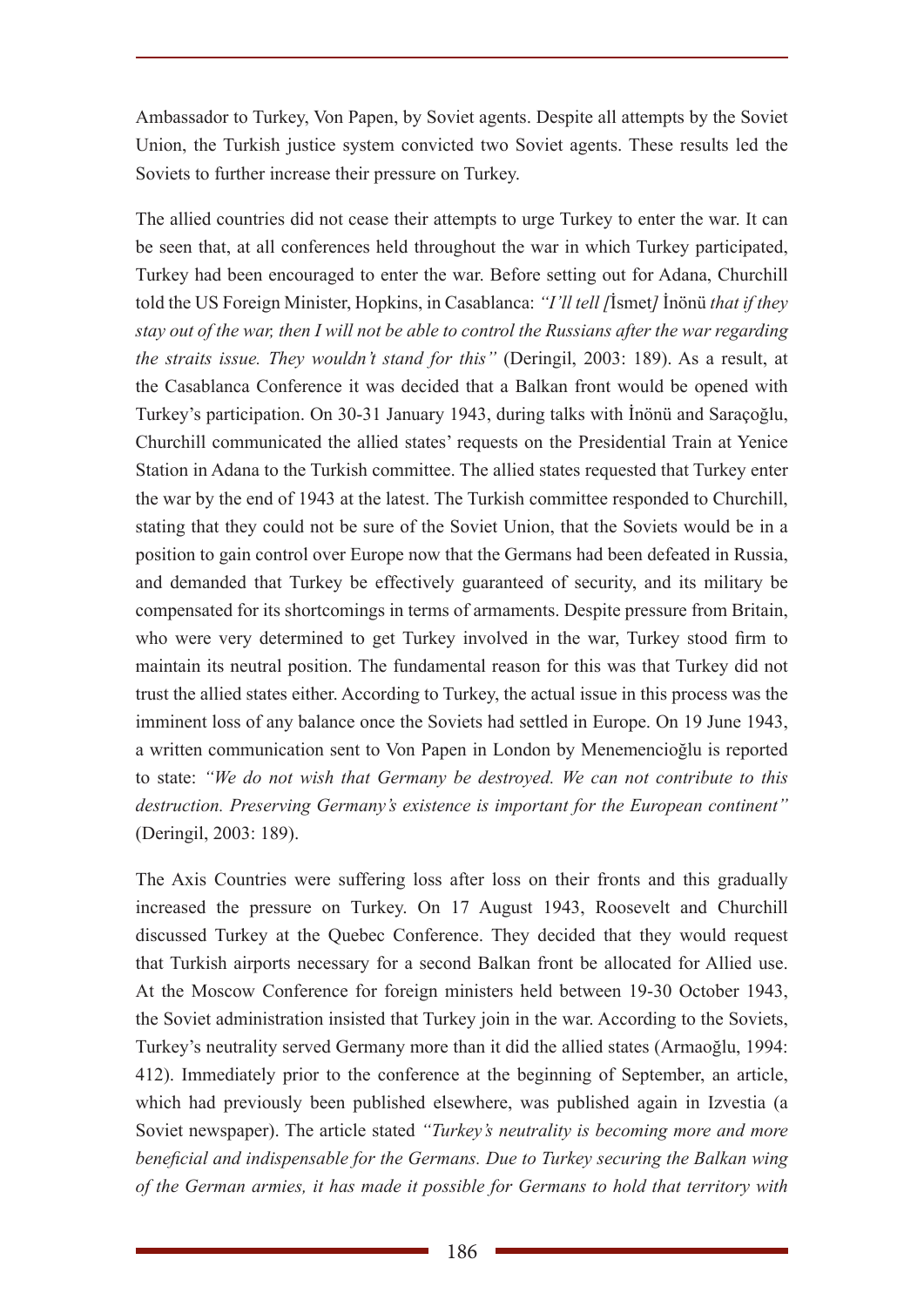*very little military force so that the Germans can use the majority of their troops in the Soviet-German front"* (Weisband, 2002: 155). Throughout the conference, Britain's attitude towards Turkey mirrored that of the Soviet Union. (Deringil, 2003: 205) Another important issue discussed in this conference was the role Turkey would play in the war. The Soviet Union demanded that Turkey be included in the war through pressure, if necessary. According to Molotov, Turkey was not to be "requested" but rather "ordered to" enter the war (Armaoğlu, 1994: 413). Molotov also stated that the Turkey issue *"could turn into a festering wound after the conference"* (Deringil, 2003: 207). The intentions of the British were in the line with the Soviets, but the US objected, stating that they would not be able to provide Turkey with necessary military equipment because of the military landing planned in France. As a result, it was decided at this conference that Britain would request the right to use Turkish airports, and that efforts would be made to force Turkey to enter the war by the end of 1943.

Afterwards, the British foreign minister, Anthony Eden, and his Turkish counterpart, Numan Menemencioğlu, held a meeting in Cairo. Eden considered Menemencioğlu as pro-Axis (Weisband, 2002: 166) and, in this respect, Menemencioğlu seemed to have a tough job ahead of him. During the talks held over 5-6 November 1943, Anthony Eden expressed to Menemencioğlu that the British were having a difficult time in the Mediterranean and that the islands of Leros and Samos had been invaded due to Germany's supremacy in the air, and he requested that British aircraft be allowed to use Turkish airbases in order to bomb the islands held by the enemy, and he requested that Turkey enter the war by the end of the year (Erkin, 1968: 215). As a response, the Turkish administration stated that they would prefer to directly enter the war rather than open up their air bases to foreign countries. According to Menemencioğlu *"The British squadrons would be enough to drive the Germans crazy but not enough to save Turkey from invasion"* (Weisband, 2002: 168). The US Ambassador, Steinhard, whom Menemencioğlu met with before his return from Cairo, reiterated Turkey's views in his report to Washington: *"Turkey wouldn't open up their air bases and they would rather directly enter the war. Because to them, opening up air bases and entering the war mean the same thing"* (Deringil, 2003: 212) . The British administration already knew that Turkey would be asking for arms if they entered the war, so they insisted only on access to the air bases.

The British pressure on Turkey, which was made apparent in the Eden-Menemencioğlu talks in Cairo, became even more intense after the Tehran Conference. This conference was held between 28 November and 1 December 1943 and the participants were Roosevelt, Churchill and Stalin. Stalin insisted that Turkey be involved in the war. Stalin even said *"if need be, Turks should be grabbed by their necks and thrown into the war"* (Armaoğlu, 1994: 413). However, such discourse from Stalin is only to be found in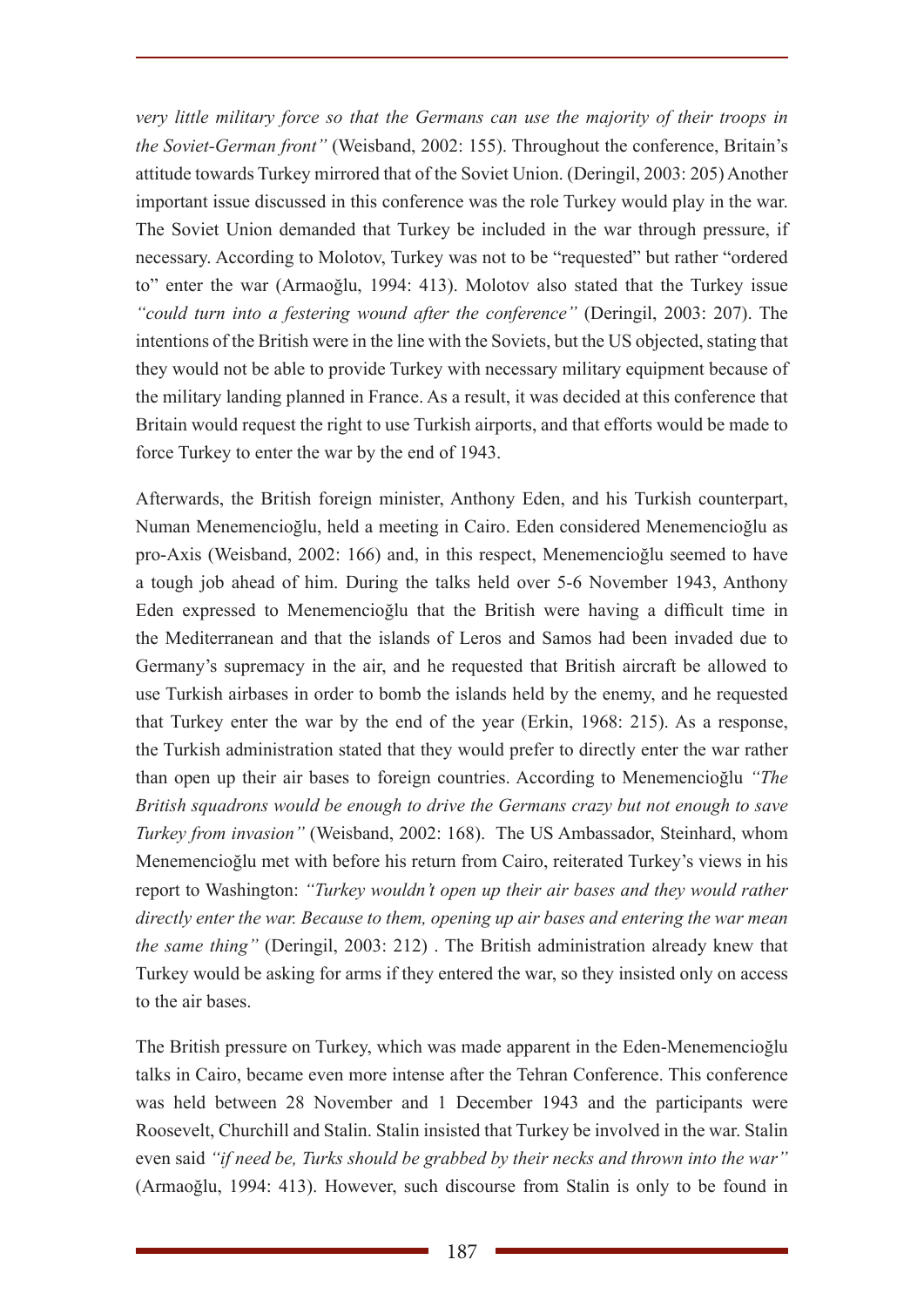Churchill's memoirs and cannot be verified from the American documentation (Deringil, 2003: 217). Therefore the consensus has been that when writing his diaries, Churchill wrote what "he wanted to hear". Since the US and Britain wanted Turkey in the war, Roosevelt and Churchill invited İnönü to Cairo and between 4-6 December 1943 they held talks with him. This was the second Cairo Conference. The Allied countries further increased their pressure on Turkey. On 15 February 1944, American and British war planes wanted to come to Turkey and demanded that they be allowed to land. They also threatened that if this demand was rejected, the consequences would be dire. In response, İnönü stressed that Turkey needed arms and expounded a list of needs which was given to Britain at the Adana Conference but only 4% of the list was fulfilled. After strenuous insistence from the allies, İnönü agreed to enter the war "in principle". The Turkish administration demanded that the ammunition and armaments needed for their defense be provided by the Allied states. Churchill accepted this, but Roosevelt thought that Turkey should enter the war after they were armed, and therefore with İnönü's view. İsmet İnönü's intention was to exploit the clear ideological differences between the Allied sides. In the end, İnönü managed to negate the intense British pressure to include Turkey in the war by using the power balance between the allies (Koçak, 1992: 170).

Having failed in North Africa and on the eastern front, Germany had to fundamentally change its policy towards Turkey. They gave up trying to include Turkey in the war and focused their efforts on securing their southern borders in the Balkans while keeping Turkey neutral in the process. For this purpose, the German administration decided to aid Turkey so Turkey could better resist the Allied pressure (Koçak, 2013: 287). In response, the Turkish administration adopted a sensitive approach. The two states signed a new commercial treaty on 18 April 1943. Germany delivered Turkey the armaments they had previously promised by the end of 1943 and Turkey increased the amount of chrome they had been exporting to Germany. In order to avoid being the target of a German attack, the Turkish administration resisted the Allied pressure and strictly adhered to their policy of balance. The state also remained indifferent to the military cooperation proposed by Britain because Germany gave the impression that they would destroy the airports in Western Anatolia before even the first British aircraft had landed on Turkish soil. That is why the German threat for Turkey persisted for such a long time (Koçak, 2013: 303).

In January 1944 and in accordance with the decisions made at the second Cairo Conference, the Turkish and British committees began negotiating matters of aid. However, the negotiations held with the British committee in Ankara were stopped on 3 February 1944. The British administration stated that Turkey had requested too much ammunition, and that delivering such a significant amount would delay the entry of Turkey into enter the war. Churchill presented a further threat declaring that the Turkish administration's attitude would not place them in a strong position at the peace conference (Armaoğlu,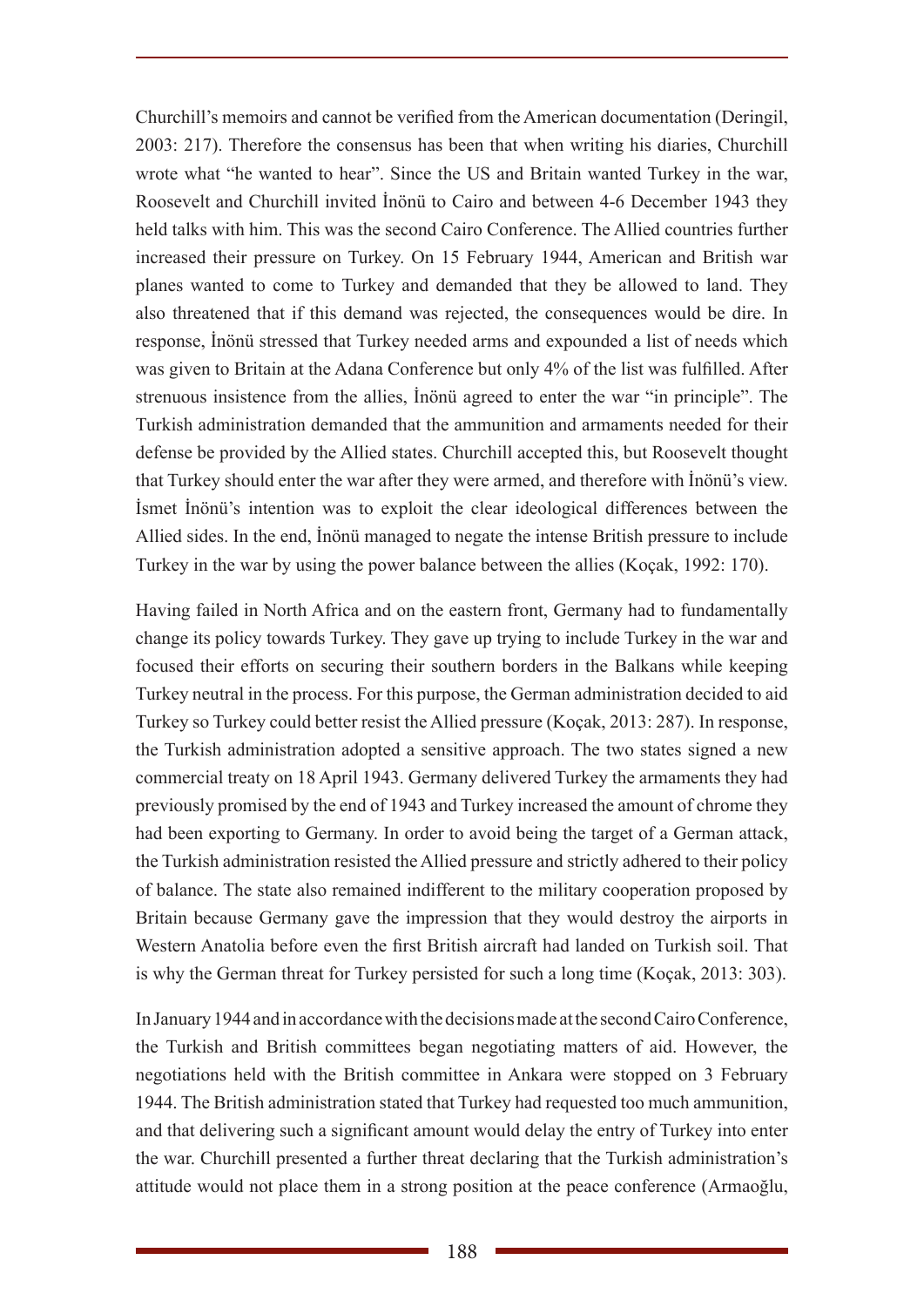1994: 413). The US and British administrations adopted a stern attitude in an attempt to bring Turkey into the war. On 28 February 1944, all British engineers, technicians and consultants left Turkey. The Turkish pilots, who had been receiving training at the English base in Cairo, also returned to Turkey. In addition, the American and British diplomats in Turkey were prohibited by their governments from communicating with any Turkish officials. Consequently, Britain and the US ceased providing the weaponry and ammunition assistance that they had been providing to Turkey on 2 March 1944 and 1 April 1944, respectively (Uçarol, 2013: 905). On 19 April 1944, they also sent a diplomatic note to Turkey, demanding that Turkey desist with all chrome exports to Germany, and that a failure to comply would result in an economic embargo on Turkey. In response, the Turkish administration declared that all chrome exports to Germany would cease by 21 April 1944. This decision was another milestone in Turkey's foreign policy (Uçarol, 2013: 906).

This attitude by Britain and the US prompted Turkey to enter into talks with the Soviet Union in May-June 1944, but the Soviet prerequisite for these talks was that Turkey enter the war. Britain sent another warning to Turkey at the end of July 1944 to effectively refrain from any talks with the German administration. At this time, Turkey accepted this as at this point Germany was in a much worse condition in terms of military power. On 27 July 1944, the Soviet Union objected to this final attempt by Britain and the US to put pressure on Turkey, stating that they were too late to cut the ties between Turkey and Germany, and that this was unacceptable to the Soviet Union (Erkin, 1968: 238). This approach by the Soviet Union meant that they now wanted to separate themselves from their allies and focus on pursuing their own course to resolving their problems with Turkey on a one-to-one basis, which became the source of concern for the Turkish administration (Uçarol, 2013: 908).

In the summer months, when Germany weakened in terms of military power, and on 2 August 1944 Turkey cut its diplomatic and economic relations with Germany, taking into account recent developments in the war, in order to restore its relations with the allied states. The Turkish administration also obtained a guarantee from Britain and the US that it would be treated as a full ally at the peace conference. The reason why Turkey gave more importance to its relations with Britain and the US was that the Soviets declared war on Bulgaria on 5 September 1944, which was a threat for Turkey. In the fall of 1944, Turkey was pleased when the British transported troops to Greece and, in order to improve its cooperation with Greece, the Turkish administration declare in November 1944 that they would relinquish all claims to the Dodecanese (Armaoğlu, 1994: 413). However at this point it would be wise to point out: Although Turkey rejected the British offer and refrained from becoming an active side in World War II, Greece yielded to the same pressure and as a result, they annexed the islands at the post-war Paris Conference.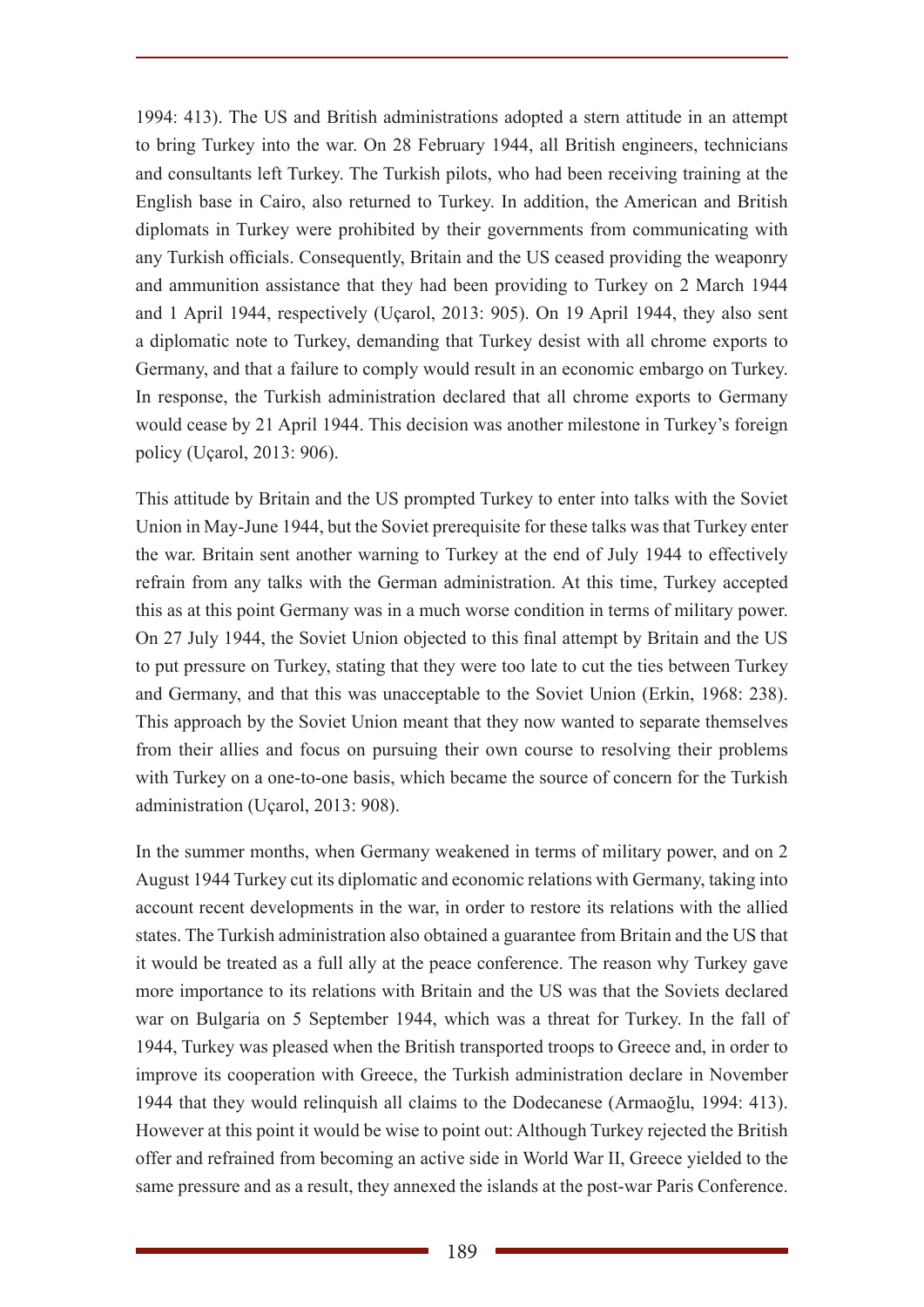However, given that if Turkey had sent troops to the islands that would have resulted in a German invasion, it would not really be wise to blame the Turkish foreign policy makers (Gözen, 2009: 49).

It is clear that since the end of 1944, the Soviet Union had vigorously pursued their objectives in relation to the Turkish straits. They had been attempting advances on the straits since the beginning of the war, but had achieved nothing. Towards the end of the war, they clarified their demands regarding the straits and attempted to get help from their allied states to achieve their wishes. In the Yalta Conference, which was held between 4-11 February 1945, the UN had included Turkey in the agenda due to the issue of the Turkish straits. At the conference, Stalin stated that the Montreux Convention must be changed. However, the US was not in favor of any change in status which would violate Turkish sovereignty over the straits. Britain also stated that Turkey must be assured of its independent control of the straits. It was decided at the conference that the foreign ministers would handle the issue of the straits and that Turkey be notified of the outcome (Armaoğlu, 1994: 414). Furthermore, Roosevelt requested that Turkey join the United Nations Organization which was in the early phase of establishment. Churchill, referring to Turkey's friendly attitude, supported Roosevelt's view. Therefore Stalin had to reluctantly accept the Allies' proposal (Erkin, 1968: 379).

After the Yalta Conference, Britain communicated to Turkey on 20 February 1945 that the Allied states would hold the San Francisco Conference on 25 April 1945, that the states to be invited to this conference were the ones which had declared war against Germany prior to 1 March 1945, and that Turkey would be able to join the United Nations Declaration if they decided to enter the war before this date. Whereas they could not foresee their fate after the war, Turkey still intended to play an active role in international organizations (Hale, 2003: 100). For this reason, on 23 February 1945 Turkey immediately declared war on Germany and Japan. On 27 February 1945, the Turkish administration signed the United Nations Declaration. Turkey also fulfilled the formalities specified at Yalta in order to gain the right to participate in the San Francisco Conference, the purpose of which was to re-establish the world order. Invited to the conference on 5 March, Turkey become a founding member of the United Nations. In a general sense, these developments could be construed as a solid advantage for Turkey in exchange for the favors they performed for the Western countries. Turkey was left alone in the final phase of the war, and after the war, it expected to be left alone in the intended new world order. Therefore it was only natural for İsmet İnönü to be concerned about the situation (Koçak, 1992: 170).

The Soviet Union, taking advantage of the power void in Europe left by a defeated Germany and made their imperialist ambitions against Turkey very clear. On 19 March 1945, they cancelled the Turkish-Soviet Neutrality and Nonaggression Pact which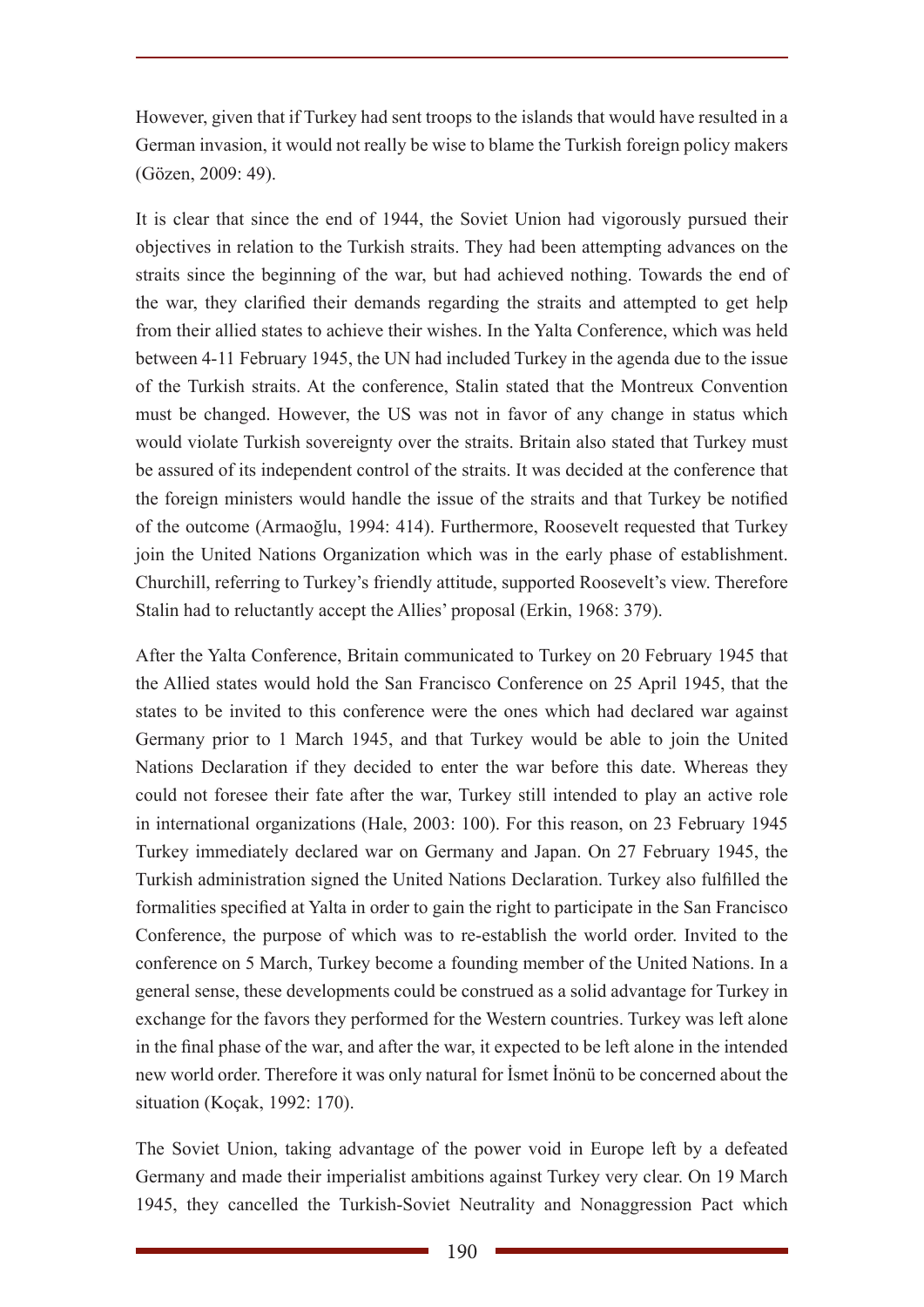was signed on 17 December 1925. The Soviet Union sent a diplomatic note on 7 June 1945, which stipulated the abandonment of Kars and Ardahan to Russian rule and the provision of a military base for the Soviet Union in the straits. When handing the note to the Turkish Ambassador, Molotov said: *"Since we abandoned these lands to you in 1921, the Soviet Union has been weak"*. Meanwhile Germany surrendered on 7 May 1945, Japan on 2 September 1945, which effectively ended World War II. This meant that Turkey, two months after declaring war on Germany and its allied states, never physically entered the war and became one of the victorious states among the Allied countries (Uçarol, 2013: 911).

The Soviet Union wanted to negate the advantages Turkey had gained by participating in the UN, and to spoil the international balance the state had gained prior to the San Francisco Conference. At a time when the ending of the war meant hopes of peace and calm for the allied countries, the Soviet Union sought to leave Turkey in an unstable international position (Erkin, 1968: 250). The Turkish administration requested proposals from the Soviets on 7 April, but did not receive a response until June. In June, a meeting was held between the Turkish Moscow based Ambassador and the Soviet Foreign Minister, Molotov, at which Molotov stated that some issues needed to be resolved before the two states could sign a new pact. These issues were (Gönlübol ve Sar, 1987: 185):

- 1. Changes to the eastern Turkish-Soviet borders.
- 2. Provision of a military base for the Soviets in the event of an attack.
- 3. Review of the Montreux Convention.

The Turkish administration rejected the first two demands. Britain demanded that the Soviet Union postpone their demands until the Potsdam Conference. This conference took place between 17 July - 2 August 1945. At the conference, Churchill objected to the Soviet approach on the issue of Turkish straits, which had been handled as a bilateral issue between Turkey and the Soviet Union only. The US's President Truman agreed with this view. On the very first day of the conference, the Soviet administration stated that they wanted guardianship of one of the former Italian colonies. This was a clear indication that the Soviet Union was wishing to establish a presence in the Mediterranean (Armaoğlu, 1994: 415). The Soviet insistence on bases in the Turkish straits prevented the sides from coming to an understanding. This time, it was decided that each of the three states should separately communicate their views on the straits to Turkey. The approach adopted by Britain and the US against the Soviet Union meant that the Soviets would not be able to push through their demands for a base and control of the straits.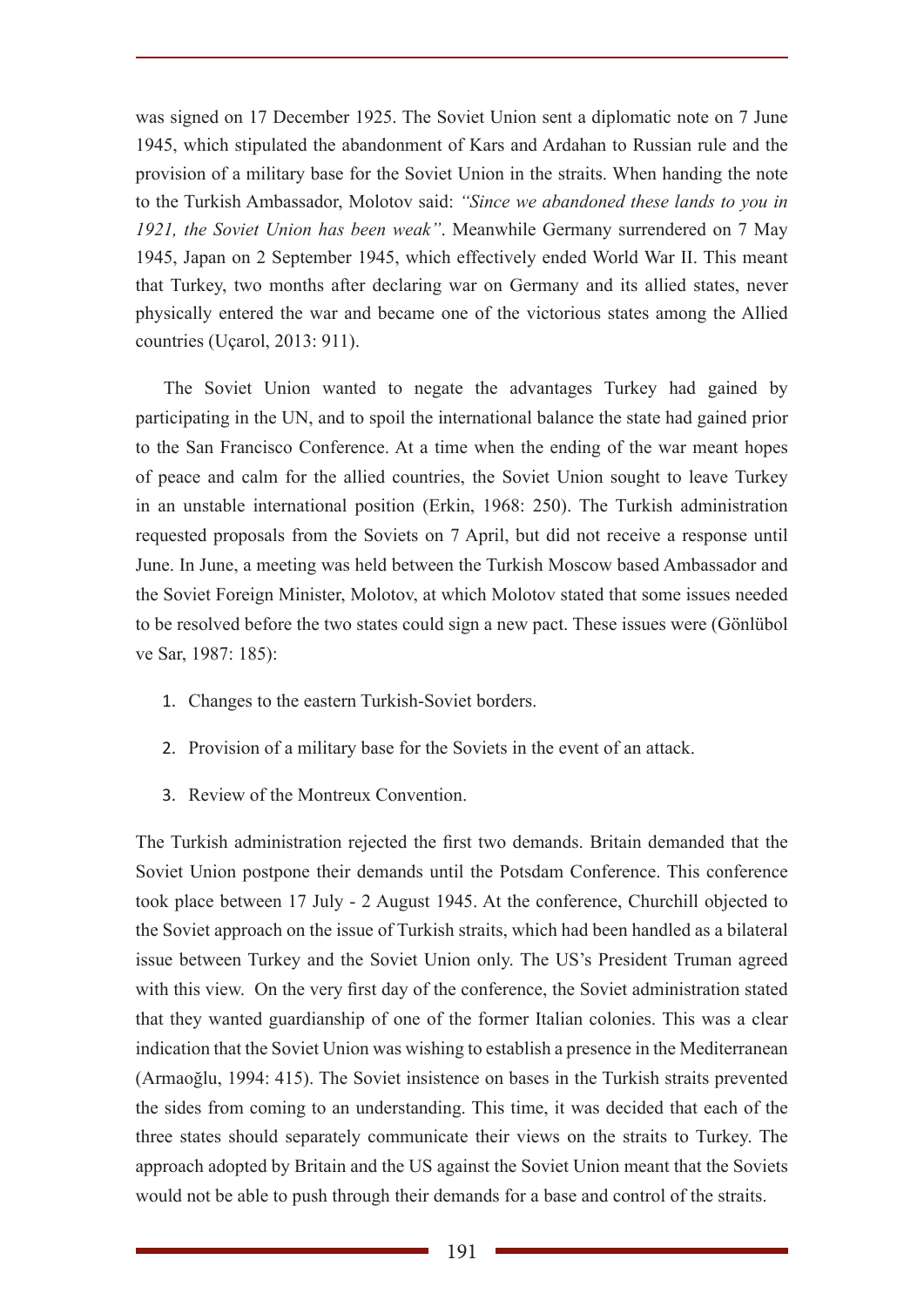### **Conclusion**

Turkey adopted a principle to remain neutral and stay out of every phase of WWII and their external policy was shaped accordingly. Due to the geopolitical importance of Turkey, the Axis and Allied countries expended significant effort in attempting to encourage Turkey to join their side, or pressured them to do so. Despite promises of land from these power elites, Turkey still adhered to its original foreign policy and, ultimately, managed to stay out of the war. Furthermore, the state managed to become one of the victors of the war without physically entering into it.

Turkey's attitude during the war process could be referred to as "active neutrality". Considering the geographical position of Turkey, this is indeed has proven to be quite a successful foreign policy. The fundamental reason for this success was, most certainly, the political heritage bequeathed by Atatürk. Kudos must go to İsmet İnönü for adhering to these principles during very difficult times because, in this period, Turkish foreign policy was directly administered by Çankaya, which was the heart of Ankara and the Turkish administration. The bureaucrats involved in the foreign policy arena became not only the definers but also the implementers of the policies. İsmet İnönü was always at the heart of every policy that was pursued and of every decision that was made.

The primary requirements of the security policies were to establish a Turkey which was in line with the West, to makes us of the power balances, and to use the power shifts throughout the war as leverage. Gaining time and staying out of the war, despite significant pressure, proved to be an irrefutable success. The main tactic in Turkish foreign policy was shaped according to military developments that occurred during the progress of the war. There were also certain views that Turkey had left some situations to chance and that, in particular critical situations, the country had just been lucky. However, in general,it is necessary to concede that it was Turkey's own strategies which created this luck. Considered in this way, it would be unfair to say that Turkey's success in foreign policy was due purely to luck.

Yet it should be noted that the policies Turkey pursued during WWII kept the country out of the war, but also led to some serious problems after the war. Turkey was virtually abandoned in the post-war conjuncture and this was mainly due to the foreign policies adopted in the time of war. For this reason, it would be scientifically prudent to approach the issue of Turkish Foreign Policy in a holistic way. The country faced certain economic turmoil which was mainly due to the wartime conditions and the policy of neutrality, but the government of the time gave a very respectable performance in managing the country's economy throughout.

All these negatives aside, it is another irrefutable truth that had Turkey entered WWII, they would been confronted by enormous difficulties and hardship.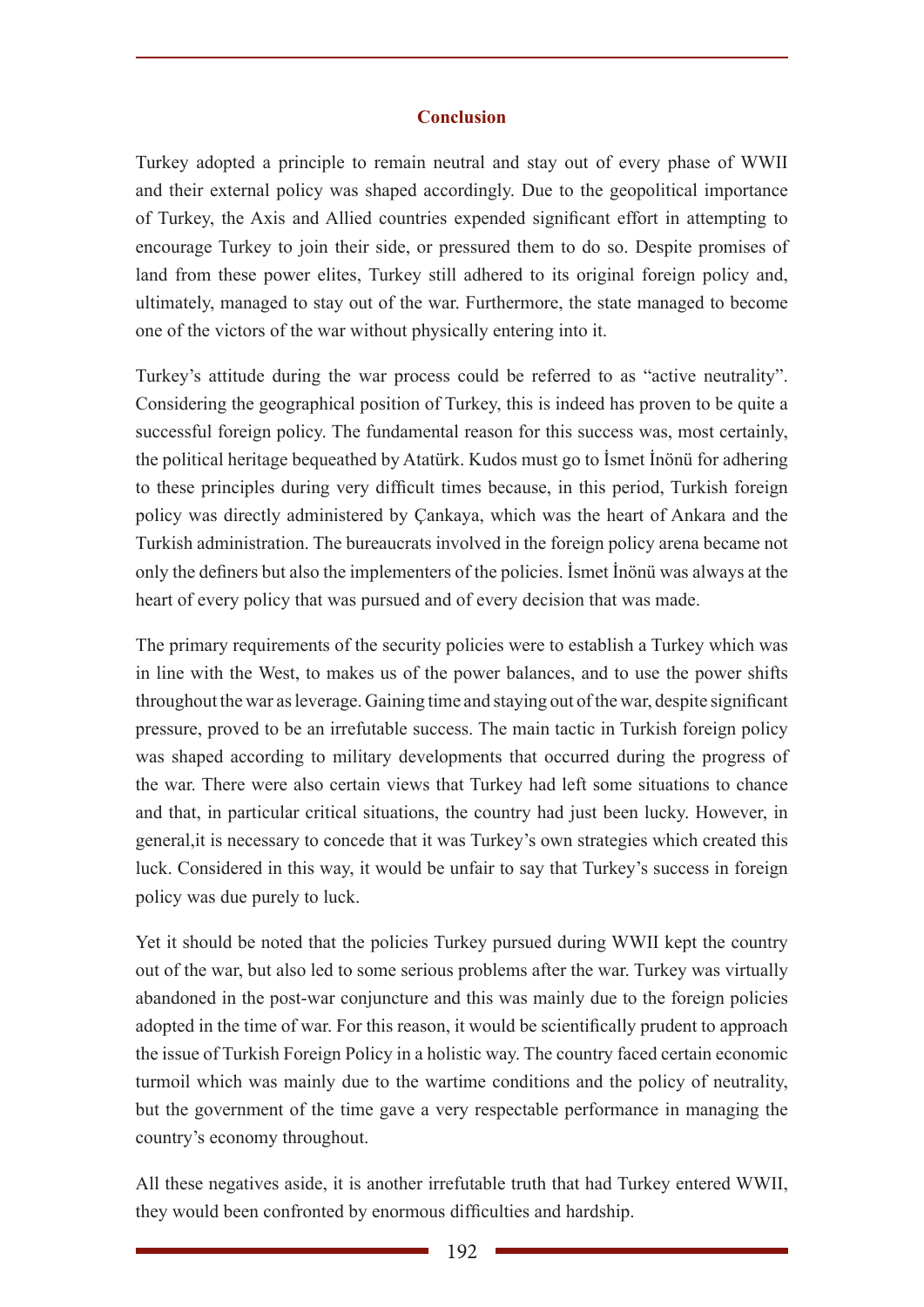#### **References**

- Çiftçi, K. (2010). *Tarih, Kimlik ve Eleştirel Kuram Bağlamında Türk Dış Politikası.* Ankara: Siyasal Kitabevi.
- Özgüldür, Y. (1993). *Türk-Alman İlişkileri (1923-1945).* Ankara : Genelkurmay Basımevi.
- *Alman Dışişleri Dairesi Belgeleri -Türkiye'de Alman Politikası )1941-1943).* (1977). (L. Konyar, Çev.) İstanbul: Havass Yayınları.
- Arcayürek, C. (1987). *Şeytan Üçgeninde Türkiye.* Ankara: Bilgi Yay.
- Armaoğlu, F. (1994). *20. Yüzyıl Siyasî Tarihi (1914-1980)* (Cilt 1). Ankara: Türkiye İş Bankası Kültür Yayınları.
- Ateş, N. Y. (2008). Cumhuriyet Dönemi Türk Dış Politikaları. M. Bıyıklı içinde, *Türk Dış Politikası -Cumhuriyet Dönemi-.* İstanbul: Gökkubbe Yayınları.
- Aydın, M. (2002). İkinci Dünya Savaşı ve Türkiye 1939-1945. B. Oran içinde, *Türk Dış Politikası* (Cilt 1, s. 399-477). İstanbul: İletişim Yayınları.
- Balcıoğlu, M. (2002). Atatürk Dönemi Türk Dış Politikası. D. Yalçın, Y. Akbıyık, & Y. Özkaya içinde, *Türkiye Cumhuriyeti Tarihi* (s. 411-420). Ankara: Atatürk Araştırma Merkezi.
- Bilge, A. S. (1992). *Güç Komşuluk.* Ankara: Türkiye İş Bankası Yayınları.
- Deringil, S. (2003). *Denge Oyunu-İkinci Dünya Savaşı'nda Türkiye'nin Dış Politikası.* İstanbul: Tarih Vakfı Yurt Yayınları.
- Duran, H. (2008). Türkiye Cumhuriyeti Devleti'nin Dış Politika Anlayışı ve İlkeleri. M. Bıyıklı içinde, *Türk Dış Politikası -Cumhuriyet Dönemi-* (Cilt 1, s. 35-51). İstanbul: Gökkubbe Yayınları.
- Erkin, F. C. (1968). *Türk- Sovyet İlişkileri ve Boğazlar Meselesi.* Ankara: Başnur Matbaası.
- Gönlübol, M., & Kürkçüoğlu, Ö. (2000). Atatürk Dönemi Türk Dış Politikasına Genel Bir Bakış. B. Türkdoğan (Dü.) içinde, *Atatürk Dönemi Türk Dış Politikası -Makaleler-* (s. 3-27). Ankara: Atatürk Araştırma Merkezi.
- Gönlübol, M., & Sar, C. (1987). *Olaylarla Türk Dış Politikası (1913-1973)* (Cilt 1). Ankara: AÜSBF Yayınları.